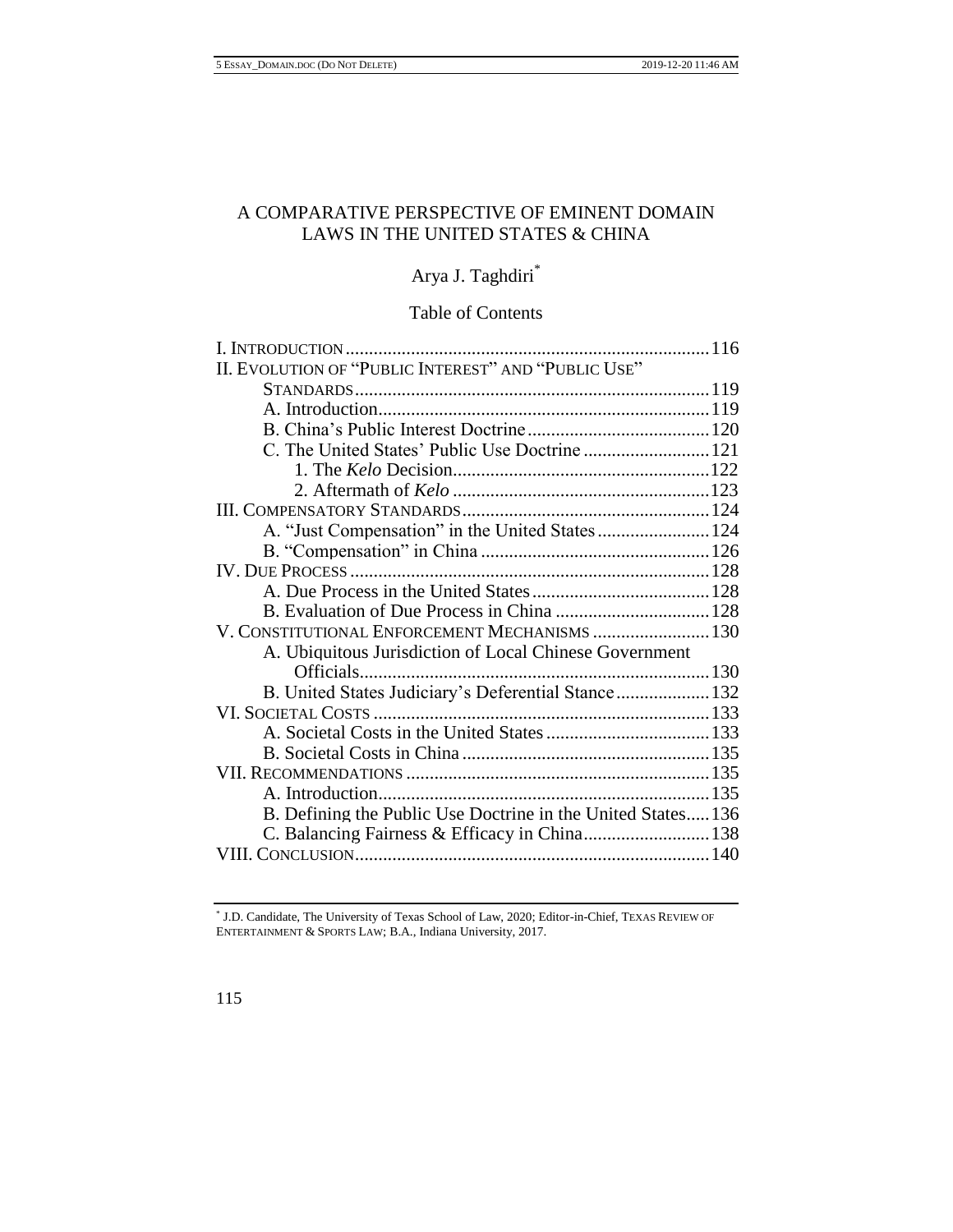# A COMPARATIVE PERSPECTIVE OF EMINENT DOMAIN LAWS IN THE UNITED STATES & CHINA

## Arya J. Taghdiri

#### *Abstract*

*In the United States and China alike, eminent domain proceedings have uprooted and displaced millions of citizens over the years as to facilitate and hasten economic development. Both nations' constitutions share similar texts regarding the limitations of eminent domain proceedings – the scope of which has historically been broadened and manipulated as to ensure the quick redevelopment of requisitioned land for economic development purposes. Specifically, both constitutions require that the eminent domain takings be for "public purpose/use" and that "compensation" in some form or another be provided to those uprooted. Historically, both nations have applied a broad reading to "public purpose" and "public use," thereby precipitating a pattern of economic development takings, which, in China have heavily burdened the rural farming class. This paper will not only analyze both nations' interpretations of "public use" and "public purpose" side-by-side, but also how "compensation," and "just compensation" standards are interpreted and enforced by each nation's government agents and judiciary. Additionally, this article will evaluate the due process and constitutional enforcement mechanisms that the United States and China each have in place to address issues arising from inequitable eminent domain proceedings.* 

## I. INTRODUCTION

Leading up to the 2008 Beijing Olympics, the Chinese Government forcibly displaced approximately 1.25 million people from their homes in order to facilitate construction.<sup>1</sup> Over the past forty years, the Chinese government has evicted approximately forty million rural farmers from their homes.<sup>2</sup> Most of these evictions

<sup>&</sup>lt;sup>1</sup> See Scott Conroy, Group: Olympics Force Mass Evictions, CBS NEWS (June 5, 2007), https://www.cbsnews.com/news/group-olympics-force-mass-evictions.

<sup>&</sup>lt;sup>2</sup> Ilya Somin, *The Conflict over Takings and Property Rights in China and Its Parallels with That in the United States*, THE WASHINGTON POST (Aug. 8, 2014), https://www.washingtonpost.com/news/ volokh-conspiracy/wp/2014/08/08/the-conflict-over-takings-and-property-rights-in-china/?utm\_term=. 6829822b5488.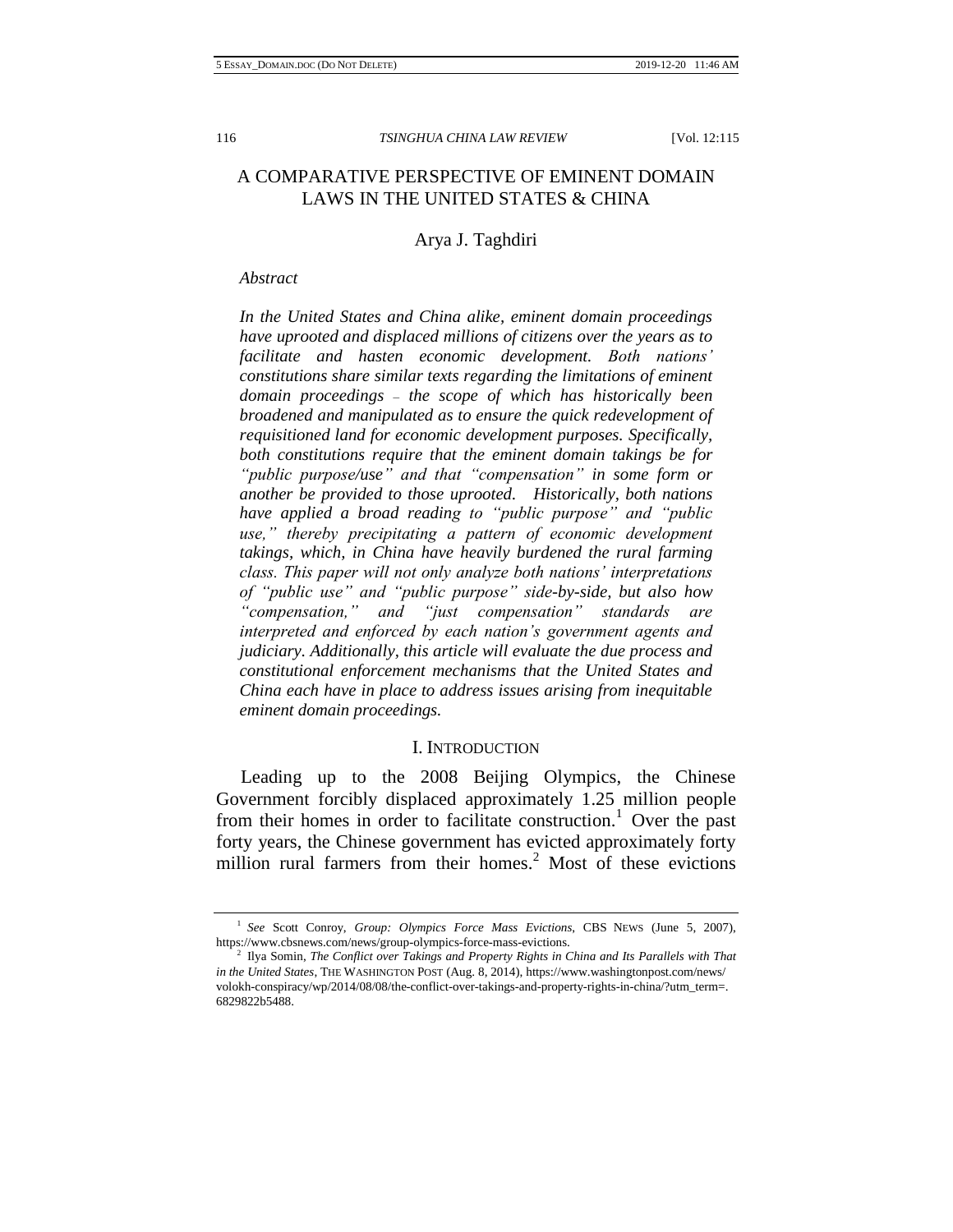emanated from government requisitions of privately owned rural land for economic development projects.  $3$  These victimized landowners, often farmers with little to no political or legal recourse, are pushed into unfamiliar housings markets with largely inadequate compensation from the government to show for their troubles.<sup>4</sup> According to Cheng Jie, Associate Professor of Law at Tsinghua University, both individuals and collective organizations in rural areas often "fail to resist expropriation requests from the State."<sup>5</sup>

Chinese "requisitions," the Chinese form of eminent domain, are constitutionally permitted as necessary for the "public interest," and if "compensation" is provided. $6$  Chinese property laws, however, have only just recently explicitly defined what constitutes "public interest," or "compensation."<sup>7</sup> Historically, no such definition was ever provided for by the Chinese government; however, the 2019 Amendment of the Land Administration Law of the People's Republic of China spells out rather detailed guidelines, guaranteeing farmers and those displaced greater financial security. $8$  But, whether Chinese officials will heed such instructions remains to be seen, considering that, historically, constitutional restraints on government eminent domain (i.e. requisition) powers rarely, if ever, precluded local Chinese governments from requisitioning rural land for economic development projects, with landowners denied any semblance of compensation as constitutionally mandated.<sup>9</sup>

9 *See generally* Shintong Qiao & Frank Upham, *The Evolution of Relational Property Rights: A Case of Chinese Rural Land Reform*, 100 IOWA L. REV. 2479 (2015).

 $3$  For the remainder of this paper, government condemnations of private property (i.e. eminent domain proceedings), for the purposes of economic development projects will be referred to as "economic development takings."

<sup>4</sup> *See id*.

<sup>5</sup> Cheng Jie, *Enforcing Takings Clauses in China*, 7 TSINGHUA CHINA L. REV. 191, 192 (2015).

<sup>6</sup> This paper will refer to the "public use" and "public interest" requirements of U.S. and Chinese constitutional eminent domain laws as the "Public Use Doctrine" and the "Public Interest Doctrine," respectfully.

<sup>7</sup> "In order to strike a balance between economic development and private property protection, Chinese lawmakers passed several laws to regulate government takings: (1) Article 13 of the Constitution; (2) Regulations on Urban Housing Demolition and Relocations, 2001 ("Regulations"); and (3) Urgent Notice on Diligently Carrying out Urban Housing Demolition and Relocation, and Maintaining Social Stability ("Notice")." Chenglin Liu, *The Chinese Takings Law from a Comparative Perspective*, 26 WASH. U. J. L. & POL'Y 301 (2008), http://openscholarship.wustl.edu/law\_journal\_law\_ policy/vol26/iss1/13.

<sup>8</sup> *See* Tudi Guanli Fa (土地管理法) [Land Administration Law] (promulgated by the Standing Comm. Nat'l People's Cong., Jun. 25, 1986, effective Jan. 1, 1980) (2019) (Chinalawinfo).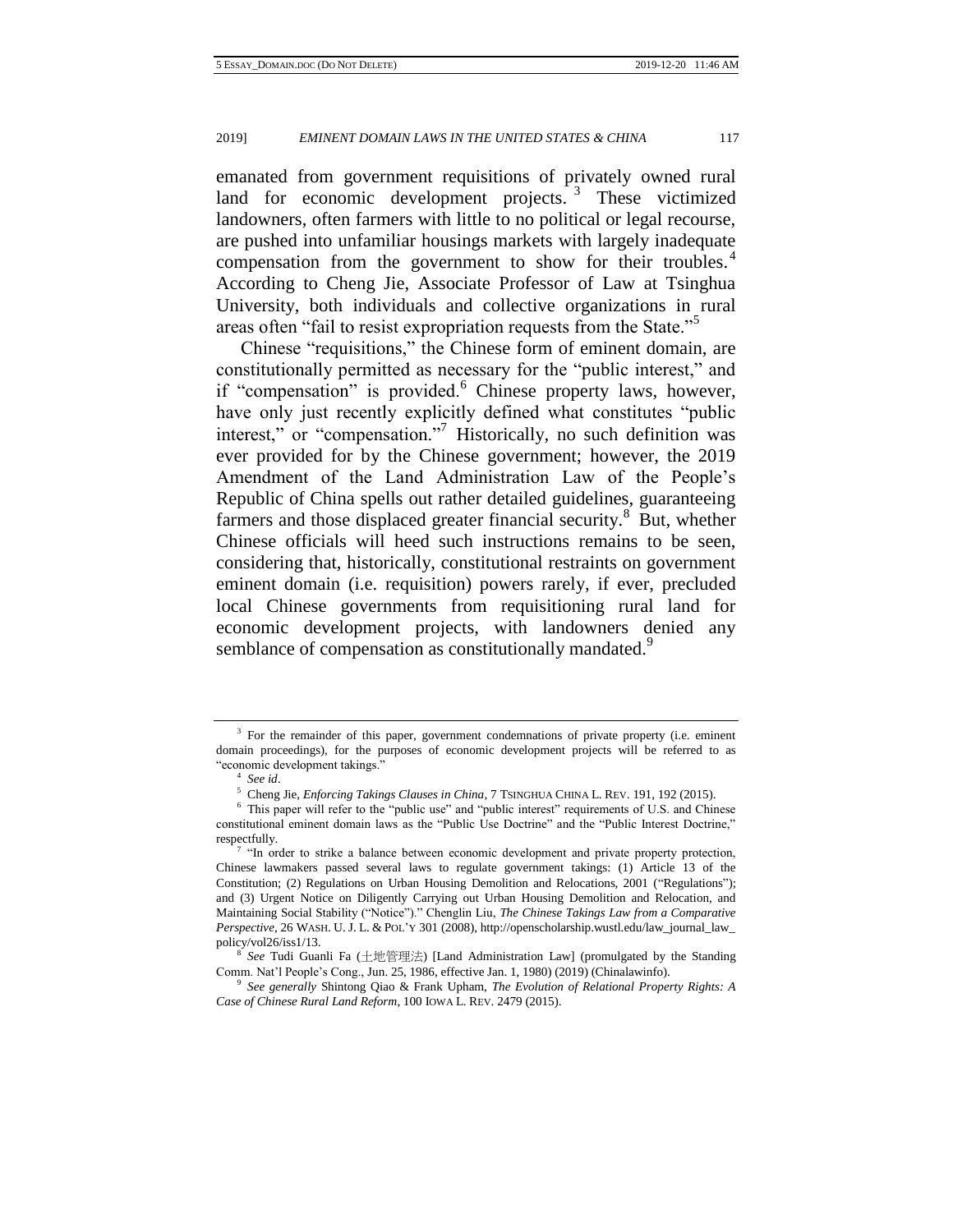Similarly, in the United States, the government has the constitutional authority to exercise eminent domain power if two conditions are met: (1) if the taking is for "public use," and (2) if "*just* compensation" is provided.<sup>10</sup> In its entirety, Article 5 of the United States Constitution, commonly referred to as the "Takings Clause," mandates that "private property [shall not] be taken for public use, without just compensation."<sup>11</sup> While the United States judiciary, Congress, and state legislatures consistently construe "just compensation" to mean the market value of the property as determined by a third-party appraisal, the definition and scope of "public use" has sparked enormous on-going public and political discourse.<sup>12</sup> The United States Supreme Court refuses to provide an official definition. <sup>13</sup> Instead, the Court has historically deferred judgment on the matter to the legislature, using the rational basis review test<sup>14</sup> – thereby cultivating growing unrest and confusion between the public and states.<sup>15</sup>

Thus, although the United States and Chinese Constitutions share similar language and restrictions on eminent domain powers, both nations' practices have been subject to heightened public backlash and criticism in recent years – largely resulting from the perceived government misconstruction of "public use" and "public interest."<sup>16</sup> The Chinese populace, additionally, faces issues arising from a lack of procedural safeguards in place; most victims of eminent domain are often violently displaced, with unjust compensation, and insufficient political or legal redress.<sup>17</sup> In this context, citizens of both nations, increasingly susceptible to economic development takings, seek immediate reform.

Consequently, this paper will address how both the United States and China (with similar constitutional restraints on eminent domain proceedings) have evolved towards a model in which economic development takings are increasingly common and routine, in

<sup>10</sup> U.S. Const. amend. V.

<sup>11</sup> *Id*.

<sup>12</sup> *See* Simon K. Zhen, *Eminent Domain in the United States and China: Comparing the Practice Across Countries*, INQUIRIES JOURNAL (2017), http://www.inquiriesjournal.com/articles/1703/eminentdomain-in-the-united-states-and-china-comparing-the-practice-across-countries. <sup>13</sup> *See id*.

<sup>14</sup> *See infra* Part V. <sup>15</sup> *See infra* Part V.

<sup>16</sup> *See infra* Part V.

<sup>17</sup> *See infra* Part V.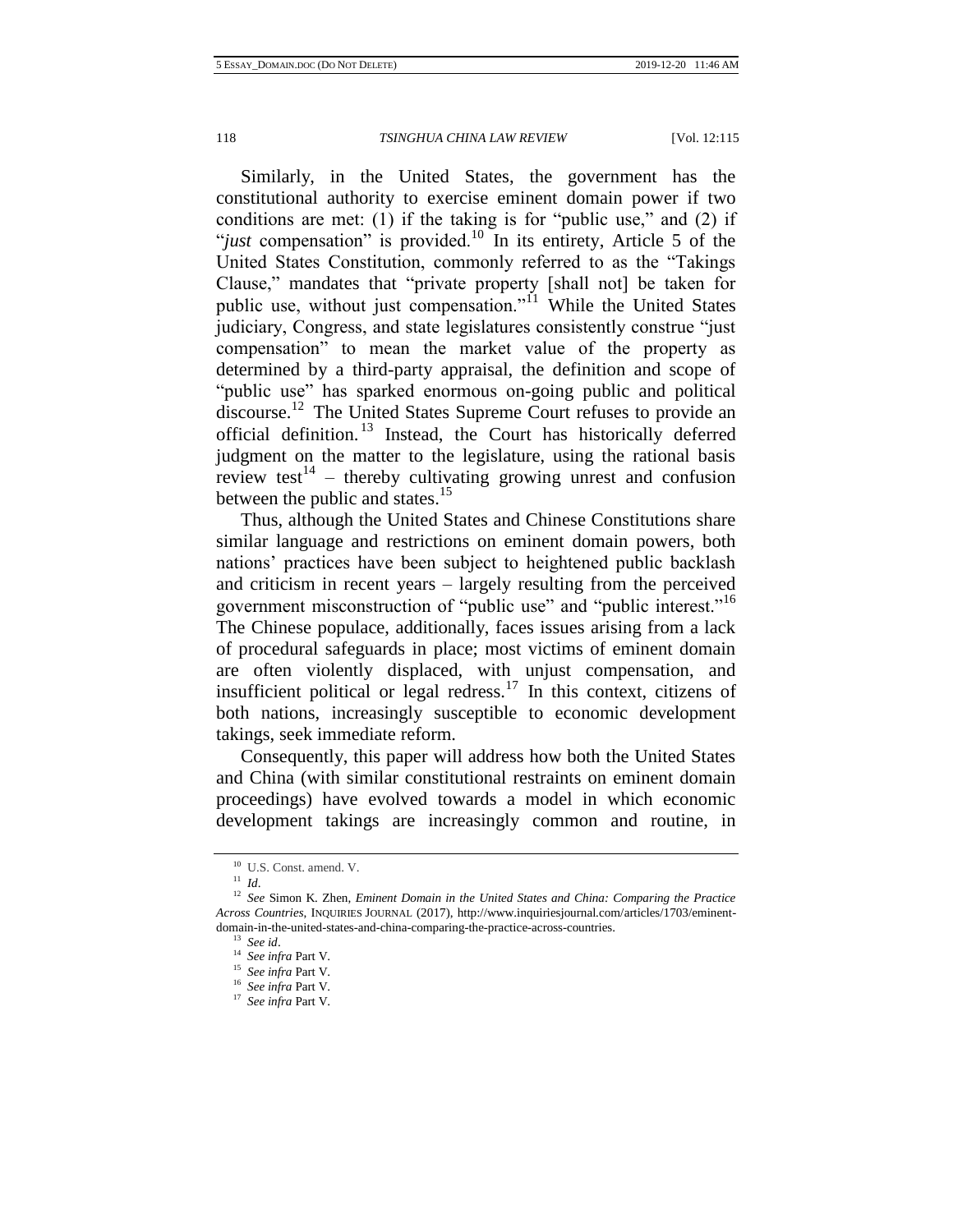practice. In Section II, this paper will survey how the "public use" and "public interest" standards, in the U.S. and China, respectively, have espoused a broader reading and application in both systems – pinpointing the societal and cultural influences guiding these changes. Next, in understanding the public policy and enforcement mechanisms that both nations have in place to address constitutional restraints on eminent domain powers, Section III will address the following issues: (1) how "compensation," and "just compensation" standards are interpreted and enforced by each nation's government agents and judiciary. Next, in Sections IV, V, and VI, this paper will evaluate the due process and constitutional enforcement mechanisms that the United States and China each have in place to address issues arising from inequitable eminent domain proceedings. Lastly, in Section VII, this paper will attempt to weigh the fairness and efficacy of eminent domain laws and applications in both the U.S. and China – in doing so, providing recommendations on how to improve both systems going forward.

# II. EVOLUTION OF "PUBLIC INTEREST" AND "PUBLIC USE" **STANDARDS**

# *A. Introduction*

President Barack Obama, in his "More Perfect Union" address, weighed in on the intrinsic value of private property rights to the American psyche, noting that the United States Constitution "... places the ownership of private property at the very heart of [the U.S.] system of liberty."<sup>18</sup> To President Obama's point, home ownership is generally thought of as a prerequisite to fulfilling the American Dream; in China, on the other hand, citizens lack absolute legal rights to land.<sup>19</sup> Accordingly, issues of unfair compensation

<sup>&</sup>lt;sup>18</sup> A More Perfect Union: A Virtual Exhibit of Barack Obama's Race Speech at the Constitution *Center on March 18, 2008*, NATIONAL CONSTITUTION CENTER, https://constitutioncenter.org/amoreper fectunion/ (last visited Dec. 18, 2019).

<sup>&</sup>lt;sup>19</sup> More specifically, " $\dots$  as a post-communist state, China has developed a dual land ownership program: urban land is state owned, and rural land is collectively owned by the village, which the government oversees. According to the Chinese Constitution, citizens obtain use rights to rural land by signing a fixed thirty-year contract where they promise not to alter the agricultural use of the land. This, along with other provisions of the Constitution aimed at preserving agricultural land and preventing "construction," render the private transfer of rural land-use rights legally impossible. The Constitution stipulates that land conversion can only occur through "requisition," China's version of eminent domain." Zhen, *supra* note 12. Article 63 of the new Land Administration Law (with amendments in 2019), however, provides that the collective-owned use rights to rural land could be transferred directly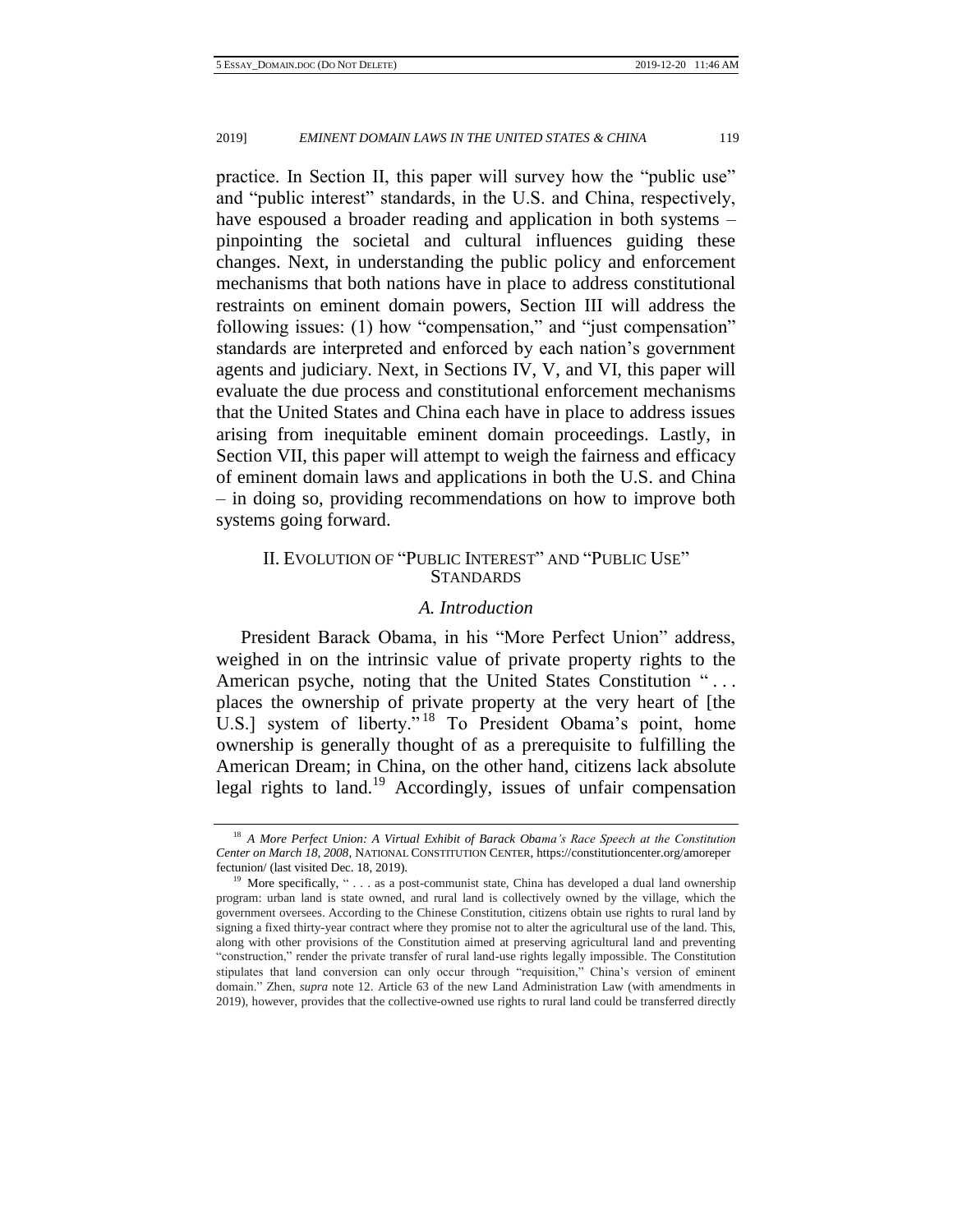and a lack of procedural due process arising from land requisitions are far less prominent, on average, in the United States than in China.

Regardless of these differences, however, citizens of both nations have grown more and more vexed by the current state of eminent domain laws and proceedings.<sup>20</sup> In the United States, public and political debates surrounding eminent domain reform specifically revolve around whether (a) "public use," as written in the context of the  $5<sup>th</sup>$  Amendment, should be subject to a narrower interpretation, and (b) whether the legislature's power to define that standard should be subject to "tight, judicially enforceable limits."<sup>21</sup>

Some scholars such as Simon K. Zhen argue that, much of the debate over eminent domain proceedings instead concentrates on local government officials' tendency to broadly construe the vague "public interest" requirement.<sup>22</sup> By broadening the scope of "public" interest," and allowing for economic development takings, local (and indirectly, central) Chinese government officials pave the way for eviction crews to uproot citizens from their homes.<sup>23</sup>

## *B. China's Public Interest Doctrine*

*"In reality, the government deems every [eminent domain] action as being for a public purpose in China."<sup>24</sup>*

In some cases, local government officials and eviction crews conduct private takings hastily as to redevelop rural land as quickly and efficiently as possible.  $25$  Although procedural due process rights, with respect to 'requisition' takings, exist as a matter of law, the rapid, widespread urbanization of China in the past few decades has meant that the constitutional limitations and property laws of China are relaxed to some extent, and in some extreme cases are ignored.  $26$  Because Chinese law, up until 2019, failed to explicitly define "public interest", local government officials frequently broaden its scope to facilitate the requisitioning of rural land for

to private entities in the future. Moreover, this revision indicates, at least superficially, that requisition by the State will not be the only means of land conversation of China going forward.

<sup>20</sup> *Id*.

<sup>21</sup> *See* ILYA SOMIN, THE GRASPING HAND: KELO V. CITY OF NEW LONDON AND THE LIMITS OF EMINENT DOMAIN 35 (University of Chicago Press, 2015).

<sup>22</sup> *See* Zhen, *supra* note 12.

<sup>23</sup> *See* Zhen, *supra* note 12.

<sup>24</sup> Liu, *supra* note 7, at 318.

<sup>25</sup> *See* Liu, *supra* note 7, at 318.

<sup>26</sup> Qiao, *supra* note 9, at 120-121.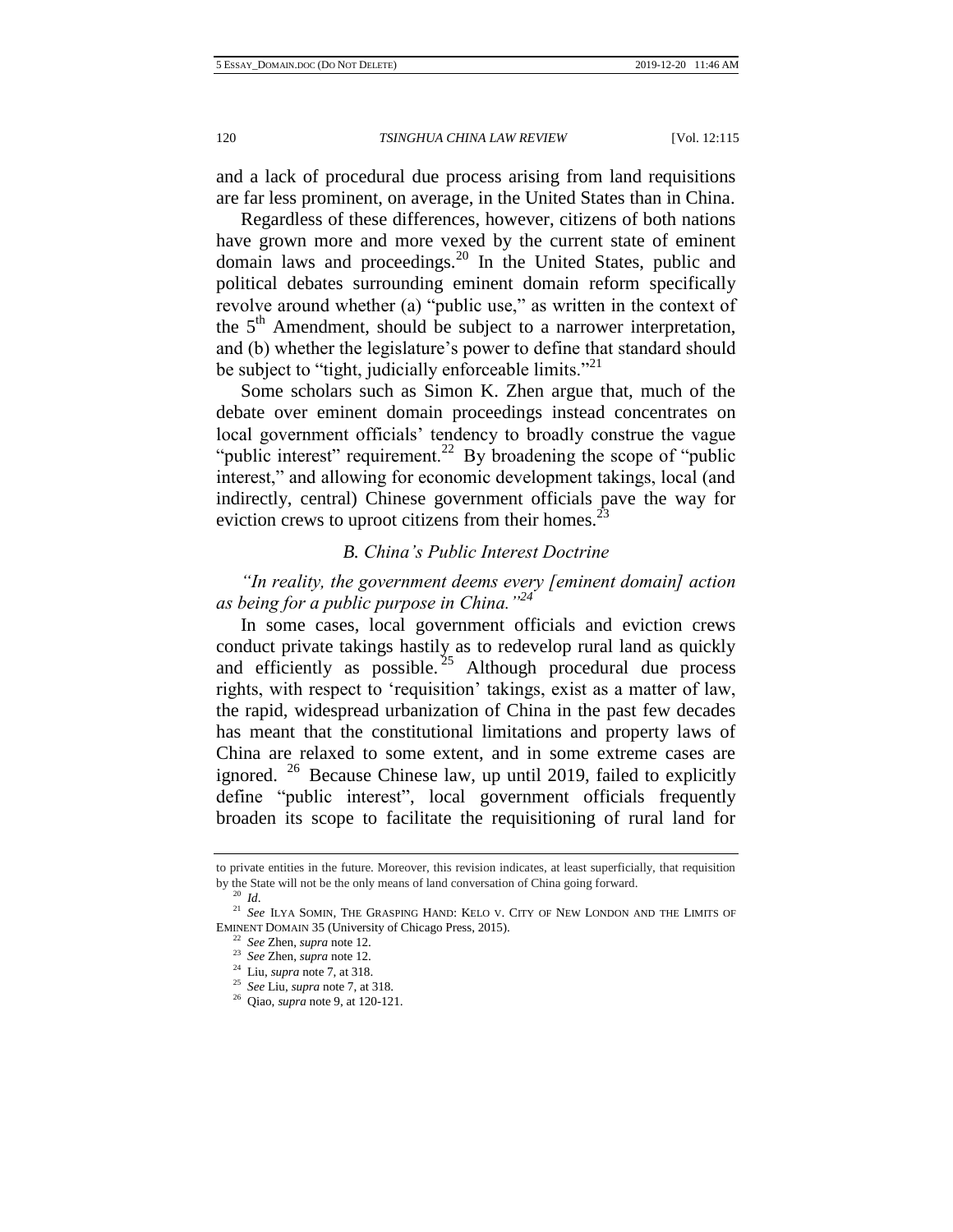industrial or commercial development. <sup>27</sup> Specifically, "public interest" is often construed to "encompass an array of economic, cultural, and national defense construction projects."<sup>28</sup> Dr. Fang Ye, a partner at Albright Law Offices in Shanghai, argues that for local governments, eminent domain and economic development takings, in particular, are nothing more than an every-day "internal administrative act . . . that need not be publicly disclosed or scrutinized."<sup>29</sup> Local officials also often have the final say in eminent domain proceedings, owing to a not so independent judiciary system, and a misaligned incentive structure between themselves and their superiors. $30$ 

# *C. The United States' Public Use Doctrine*

Looking to the U.S. Constitution, interpreting "public use" from an originalist perspective<sup>31</sup> seems to be a relatively simple and unambiguous task. The Takings Clause is widely recognized as the "personal creation" of James Madison, who had a notoriously strong commitment to private property rights, as well as an especially strong suspicious of legislatures.<sup>32</sup> Most other founding fathers shared these same views, strongly suggesting that the Public Use Doctrine intended for a relatively narrow interpretation of "public use."<sup>33</sup> To that point, although Madison was not particularly averse to some level of property regulation, "[he] was particularly

<sup>&</sup>lt;sup>27</sup> Qiao, *supra* note 9, at 120-121. Important to note in this context are the goals set forth by the Chinese Constitution as to press forward self-reliantly to modernize the nation's industry, agriculture, science and technology step-by-step, and in doing so promote the coordinated development of material and ecological civilizations to further build China. *See* Preamble of the Chinese Constitution.

<sup>28</sup> *Id*.

<sup>&</sup>lt;sup>29</sup> Dr. Fang Ye, *Analysis of Chinese Law: Eminent Domain Powers Versus Real Property Rights*, LEXISNEXIS (July 23, 2013), https://www.lexisnexis.com/legalnewsroom/international-law/b/interna tional-law-blog/posts/an-analysis-of-the-conflict-in-chinese-property-law-eminent-domain-powersversus-real-property-rights.

<sup>30</sup> *Id*.

 $31$  Originalism is " . . . a theory of the interpretation of legal texts, including the text of the Constitution. Originalists believe that the constitutional text ought to be given the original public meaning that it would have had at the time that it became law. The original meaning of a constitutional text is an objective legal construct like the reasonable man standard in tort law, which judges a person's actions based on whether an ordinary person would consider them reasonable, given the situation. It exists independently of the subjective "intentions" of those who wrote the text or of the "original expected applications" that the Framers of a constitutional text thought that it would have." Steven G. Calabresi, *On Originalism in Constitutional Interpretation*, CONSTITUTIONAL CENTER (https://consti tutioncenter.org/interactive-constitution/white-pages/on-originalism-in-constitutional-interpretation.

<sup>32</sup> Somin, *supra* note 21, at 36.

<sup>33</sup> Somin, *supra* note 21, at 36.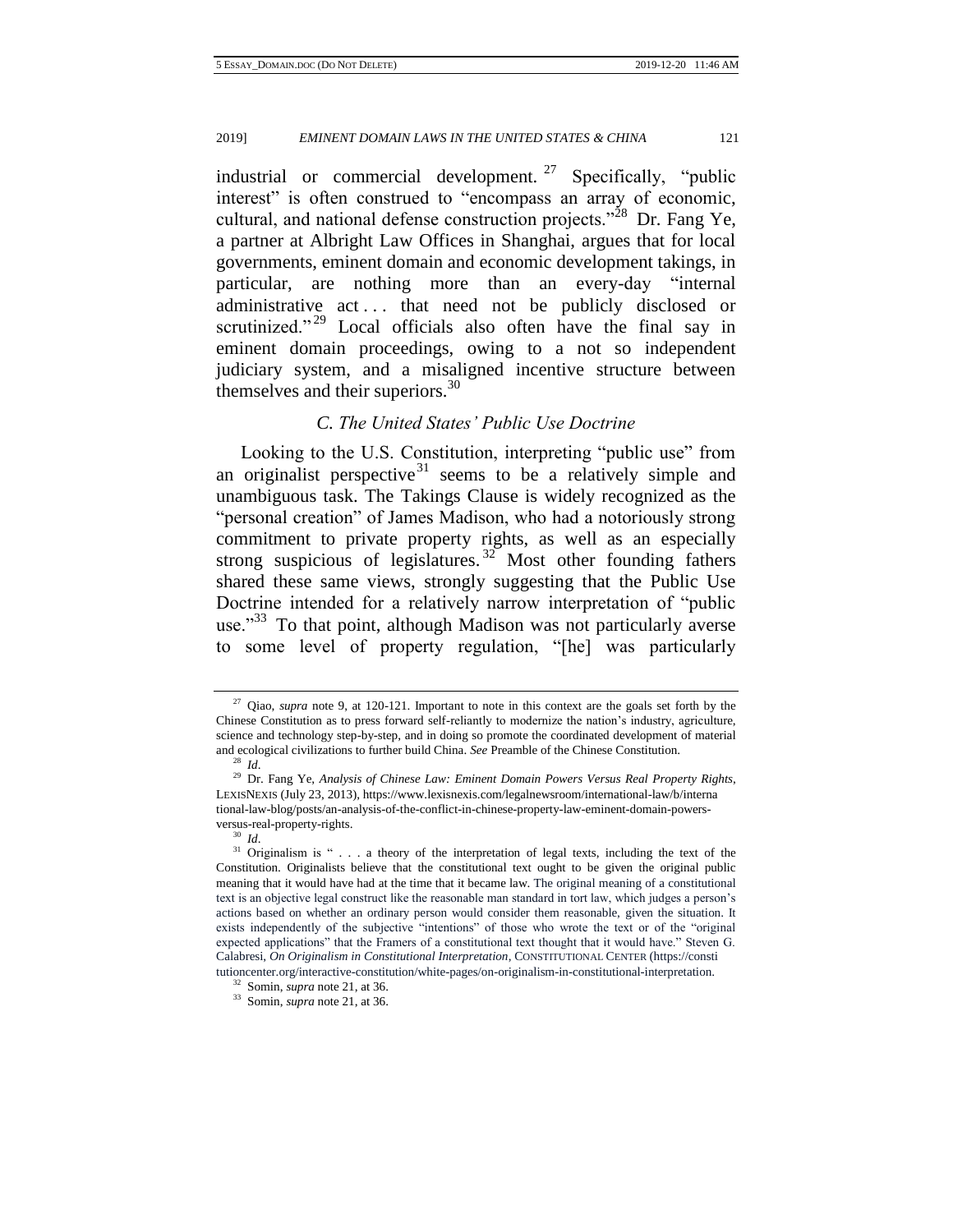concerned about the danger of legislation intended to redistribute property from one individual or group to others".<sup>34</sup>

Though the originalist perspective seems relatively straightforward, the debate over the Public Use Doctrine and its scope has endured for over two hundred years. $35$  In the founding era and for most of the  $19<sup>th</sup>$  century, the predominant view was that the judiciary may limit the scope of "public use" at its discretion.<sup>36</sup> However, in the early  $20<sup>th</sup>$  century, the Supreme Court (later followed by the states) began to broaden the doctrine's scope.<sup>37</sup> Gradually, narrow definitions of "public use" were replaced by a doctrine allowing for economic development takings, so long as some rationally conceivable potential benefit may be created in the property's redevelopment.<sup>38</sup> In *Kelo v. City New London ("Kelo")*, the Supreme Court articulated this exact view, thereby precipitating one of the most overwhelming public and political reactions to a Supreme Court decision in U.S. history.<sup>39</sup>

1. The *Kelo* Decision

In *Kelo*, the United States Supreme Court's 5-4 ruling authorized the government to condemn one's private property and transfer it to another private party, with the underlying goal of promoting "economic development."<sup>40</sup> Thus, "for the first time, the Supreme Court upheld the condemnation of nonblighted  $41$  residential properties for transfer to private interest solely on the ground that the resulting transfer might increase economic development," despite the

<sup>34</sup> Somin, *supra* note 21, at 37.

<sup>35</sup> Somin, *supra* note 21, at 36.

<sup>36</sup> Somin, *supra* note 21, at 36.

<sup>37</sup> Somin, *supra* note 21, at 36.

<sup>38</sup> Somin, *supra* note 21, at 36.

<sup>39</sup> Kelo v. City of New London, Conn., 545 U.S. 469, 125 S. Ct. 2655, 162 L.Ed. 2d 439, 60 Env't Rep. Cas. (BNA) 1769, 35 Envtl. L. Rep. 20134, 10 A.L.R. Fed. 2d 733 (2005).

Somin, *supra* note 21, at 2.

<sup>&</sup>lt;sup>41</sup> The term "blighted" in the context of United States eminent domain law refers to " . . . areas where property values are decreasing; where buildings have become obsolete; where fundamental repairs are not being made; where high vacancies exist; where economic development has been substantially retarded or normal development frustrated; or, where taxes do not pay for public services." Martin E. Gold & Lynne B. Sagalyn, *The Use and Abuse of Blight in Eminent Domain*, 38 FORDHAM URB. L.J. 1119, 1119 (2011). "Although the *Kelo* case focused public attention on the dangers of pure 'economic development' takings, far more people have been harmed by blight condemnations, takings ostensibly intended to alleviate dangerous conditions and social pathologies that plague urban neighborhoods." Moreover, the concept and scope of "blight" has been expanded over the years and has expanded so far that in many states "almost any area can be declared blighted and thereby open to condemnations." Somin, *supra* note 21, at 84.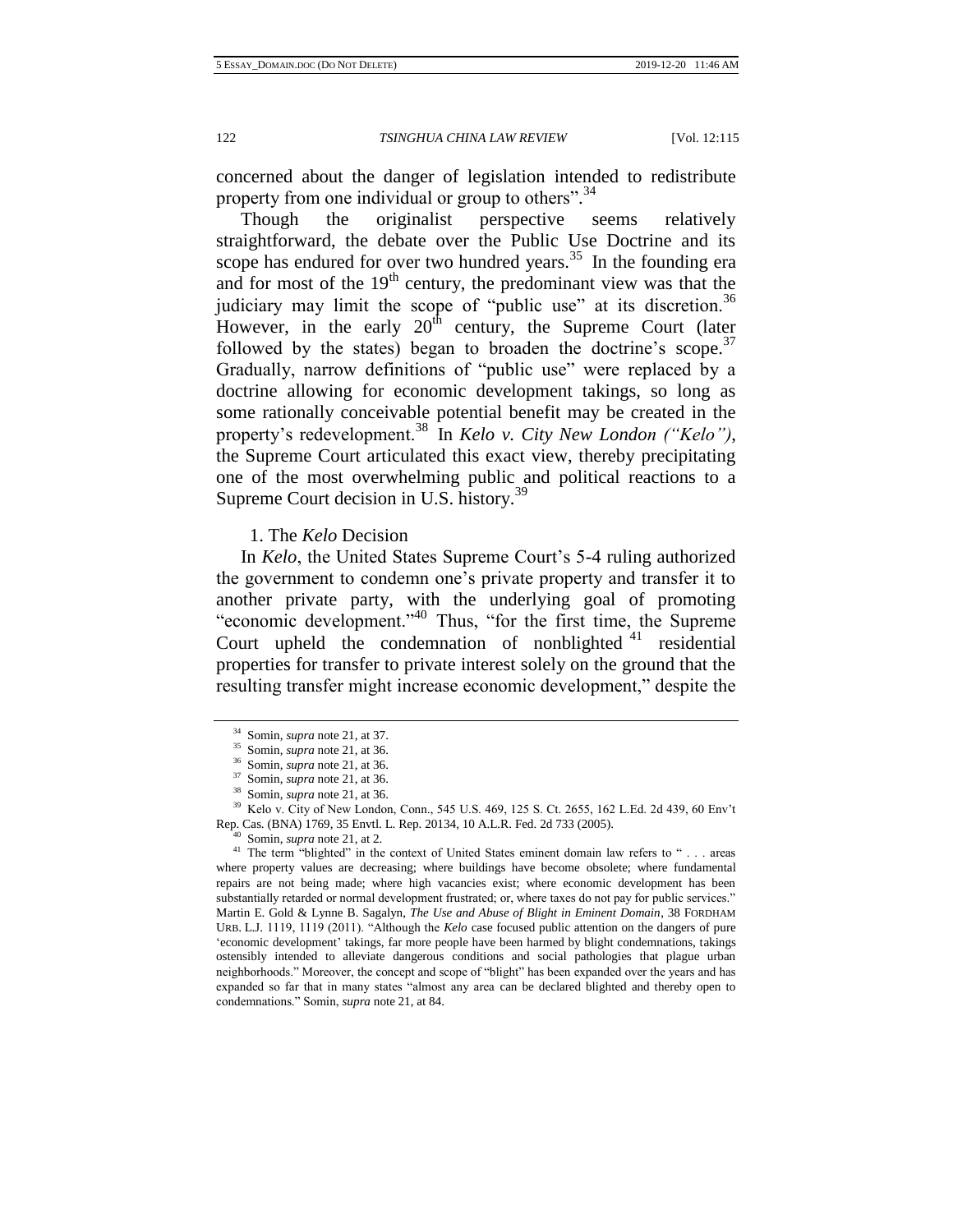obvious fact that the Public Use Doctrine only permits takings for "public use."<sup>42</sup> Specifically, the Court in *Kelo* allowed for the condemnation of fifteen non-blighted residential properties in New London, in order to facilitate a private development project.<sup>43</sup> Shortly after the case was decided, the development project failed, <sup>44</sup> raising important questions; for example, should courts take the project's likelihood of success into consideration?

## 2. Aftermath of *Kelo*

"No other Supreme Court decision has ever led to such a broad legislative reaction," says Ilya Somin, Professor of Law at George Mason University and author of *The Grasping Hand: Kelo v. City of New London and the Limits of Eminent Domain*. <sup>45</sup> Legal scholar Richard Powell similarly recalls the public outrage following the Court's 5-4 majority opinion in *Kelo*, categorizing it as "swift, intense, and unprecedented."<sup>46</sup> Statistics strongly support Somin and Powell's assertions; polls showed that over 80 percent of the American public disapproved the Supreme Court's majority opinion.<sup>47</sup>

In the face of tremendous public backlash, state legislatures were pressured into passing new eminent domain laws – most of which narrowed the scope of the "public use" standard.<sup>48</sup> As a result, judges in different states began exercising tremendous authority in

<sup>42</sup> Somin, *supra* note 21, at 113.

<sup>43</sup> *See* Ilya Somin, *The Story Behind Kelo v*. *City of New London – How an Obscure Takings Case Got to the Supreme Court and Shocked the Nation*, THE WASH. POST (May 29, 2015), https://www. washingtonpost.com/news/volokh-conspiracy/wp/2015/05/29/the-story-behind-the-kelo-case-how-anobscure-takings-case-came-to-shock-the-conscience-of-the-nation/?utm\_term=.e5586815e 4d5 (last visited Dec. 2, 2019).

<sup>44</sup> *See* Asha Alavi, *Kelo Six Years Later: State Responses, Ramifications, and Solutions for the Future*, 31 B. C. J. OF LAW & SOC. JUST. 311 (2011).

<sup>45</sup> Ilya Somin, *The Political and Judicial Reaction to Kelo*, THE WASH. POST (June 4, 2015), https://www.washingtonpost.com/news/volokh-conspiracy/wp/2015/06/04/the-political-and-judicialreaction-to-kelo/?utm\_term=.f6a87ba371b6 (last visited Dec. 2, 2019).

<sup>&</sup>lt;sup>46</sup> "Within a little more than one year after the date on which the Court announced its holding, more than half of the states enacted eminent domain reform legislation. By the end of 2006, the states that had made it to the finish line were, in order, Delaware, Alabama, Texas, Ohio, South Dakota, Utah, Idaho, Indiana, Kentucky, Wisconsin, Georgia, West Virginia, Maine, Nebraska, Vermont, Pennsylvania, Florida, Kansas, Minnesota, Tennessee, Colorado, New Hampshire, Alaska, Missouri, Iowa, Illinois, North Carolina, Michigan, California, Louisiana, South Carolina, Arizona, and Oregon. In 2007, nine more states – Wyoming, New Mexico, Virginia, North Dakota, Washington, Maryland, Montana, Nevada, and Connecticut – joined the fold." David McCord, *The Meaning of "Public Use" Has Changed Over Time*, 13 POWELL ON REAL PROP. § 79F.03.

<sup>47</sup> Somin, *supra* note 21, at 3.

<sup>48</sup> Zhen, *supra* note 12.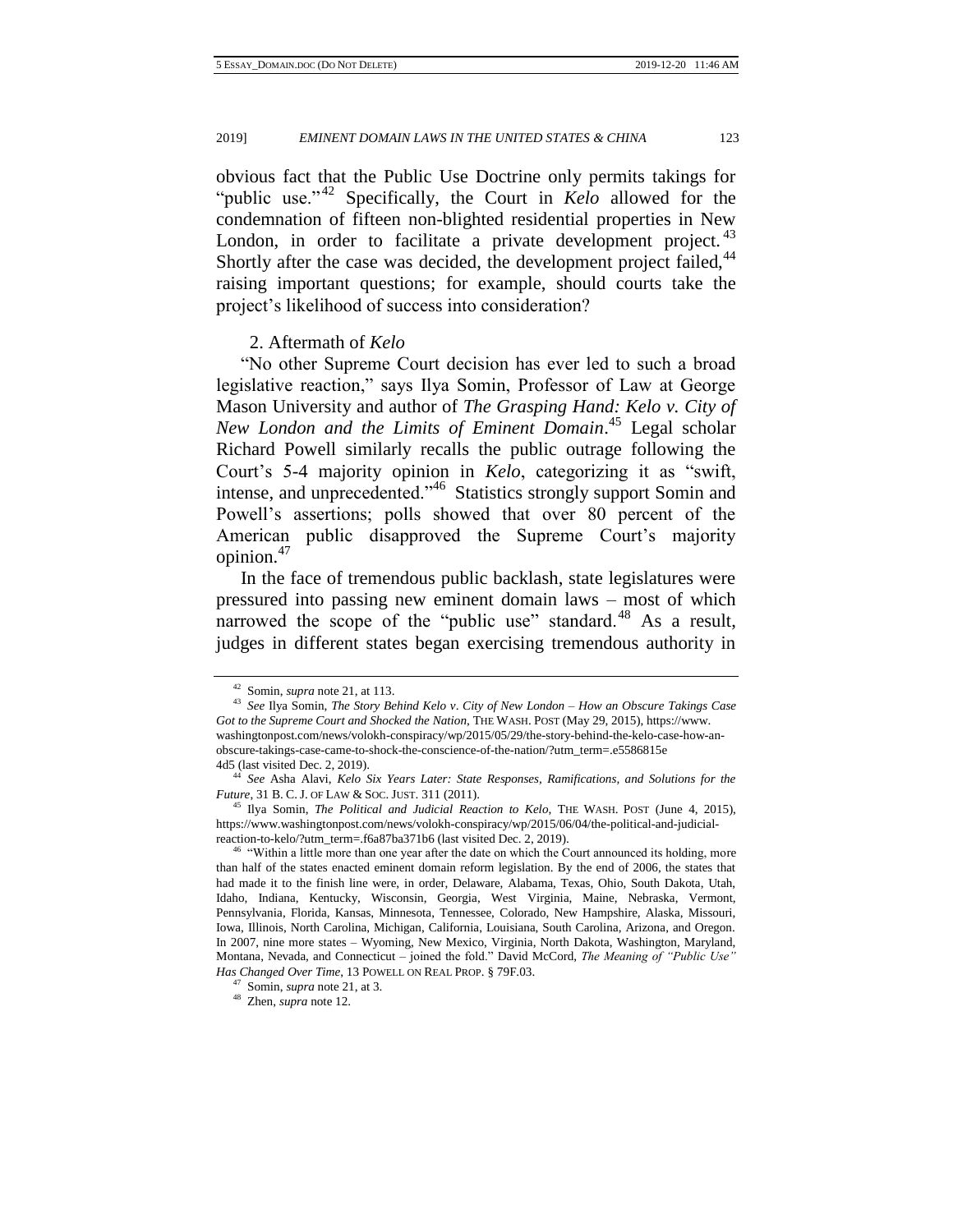fact-finding, subsequently leading to inconsistent applications and interpretations of the Public Use Doctrine throughout the country.<sup>49</sup> For example, in the case of *Norwood, Ohio v. Horney*, the state court held that "an economic or financial benefit alone is insufficient to satisfy the public use requirement. . ." and that "the courts owe no deference to a legislative finding that the proposed taking will provide financial benefit to a community."<sup>50</sup> As noted, most courts fell in line with the logic of the Ohio court.<sup>51</sup> Still, however, a multitude of state laws, instead, adopted the logic used by the majority's opinion in *Kelo*, deferring any attempted definitions of "public use" to the state legislature.<sup>52</sup> Consider the language of the New York State court's decision in *Goldstein v. NY State Urban*: "... any such limitation upon the sovereign power of eminent domain as it has come to be defined in the urban renewal context is a matter for the legislature, not the courts."  $53$  Both decisions – *Norwood* and *Goldstein* – while inconsistent, are binding because the Supreme Court allows for states to independently determine the scope of the Public Use Doctrine.<sup>54</sup>

### III. COMPENSATORY STANDARDS

## *A. "Just Compensation" in the United States*

The United States legislature and judiciary alike have, and continue to consistently interpret "just compensation" in the context of the 5th Amendment to mean the fair market value of a condemned property.<sup>55</sup> Independent appraisals by third-party professionals are effectuated to ensure a fair and impartial process.<sup>56</sup> Many developers reason that the "just compensation" standard applied by the United States is, in fact, a remarkable means for those subjected to eminent domain takings to actually build wealth.<sup>57</sup> According to President Donald Trump, in his previous role as both a commercial and

<sup>49</sup> Zhen, *supra* note 12.

<sup>50</sup> Zhen, *supra* note 12.

<sup>51</sup> *See* McCord, *supra* note 46.

<sup>52</sup> Somin, *supra* note 21, at 3.

<sup>53</sup> Zhen, *supr*a note 12.

<sup>54</sup> Zhen, *supr*a note 12.

<sup>55</sup> *Just Compensation*, CORNELL LAW SCHOOL, https://www.law.cornell.edu/constitution-conan/ amendment-5/just-compensation (last viewed May 5, 2019).

<sup>56</sup> Somin, *supra* note 21, at x.

<sup>57</sup> Somin, *supra* note 21, at x.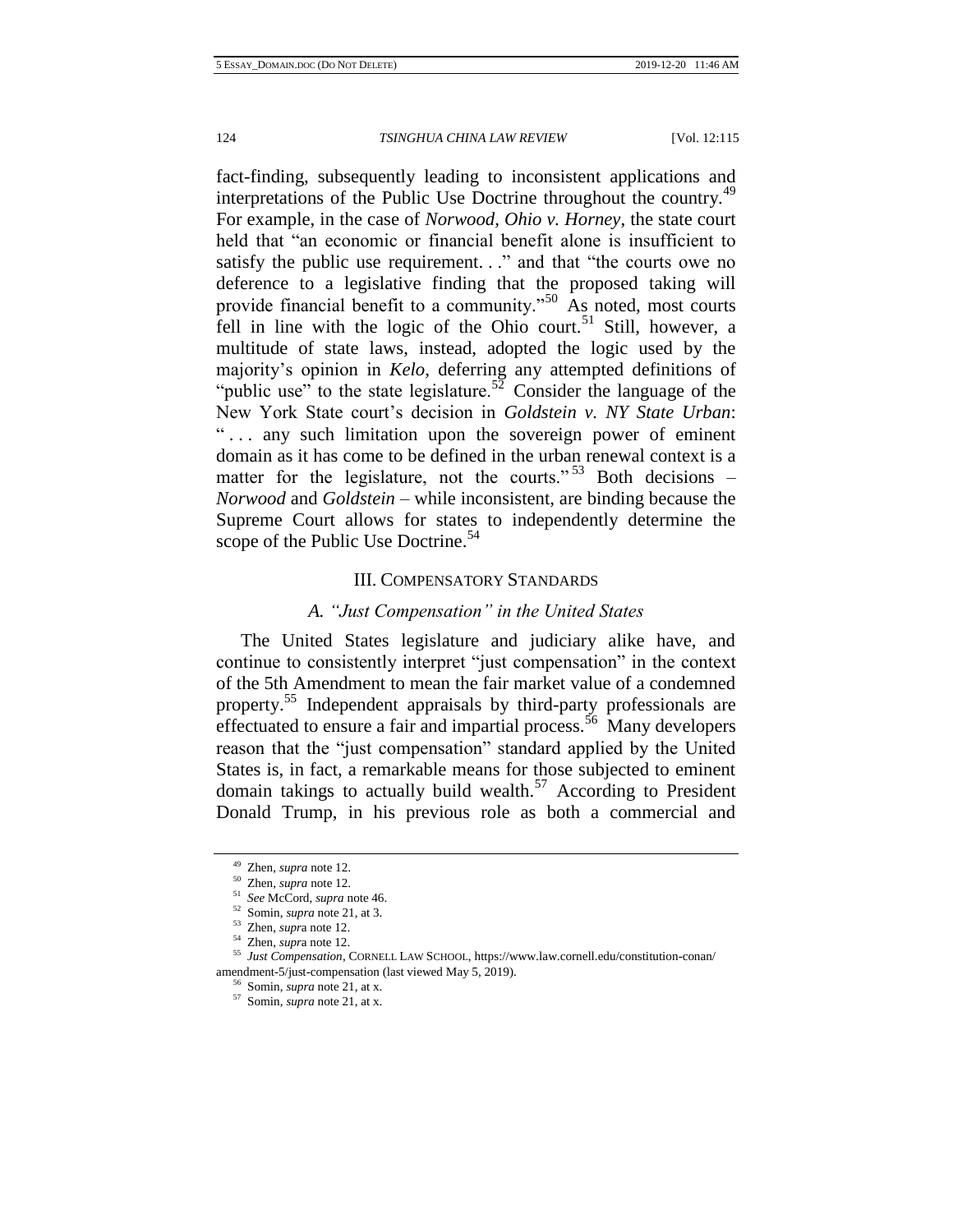residential real estate developer, the government condemnation of private property for private development should not be considered as "taking property," because in fact, the developers are "paying a fortune for that property."<sup>58</sup> Trump believes that, most often, "those [condemned property owners] can move two blocks away into a much nicer house."<sup>59</sup>

However, some legal scholars like Ilya Somin, a law professor at George Mason University, argues that the reality of the situation, for private owners whose homes or businesses have been condemned for economic development, is much grimmer than President Trump surmises.<sup>60</sup> Somin, instead, argues, " $\dots$  by destroying homes, small businesses, schools, and other pre-existing uses of land, and by undermining the security of property rights, economic development takings routinely destroy more economic value than they create."<sup>61</sup> To Somin's point, fair market value appraisals of a condemned piece of land fail to properly account for any associated nonmonetary costs.<sup>62</sup> Consider the following passage from American urban development activist, journalist and author Jane Jacobs in her book "*The Death and Life of Great American Cities*:"

> "[P]eople who get marked with the planners' hex signs are pushed about, expropriated, and uprooted much as if they were the subjects of a conquering power. Thousands upon thousands of small businesses are destroyed . . . Whole communities are

<sup>58</sup> Somin, *supra* note 21, at x.

<sup>59</sup> Somin, *supra* note 21, at x.

<sup>60</sup> Somin, *supra* note 21, at x.

<sup>61</sup> Somin, *supra* note 21, at x.

<sup>&</sup>lt;sup>62</sup> "Scholars from a wide range of ideological perspectives have reinforced [Jane] Jacobs's early conclusion that development condemnations inflict enormous social costs that go beyond their "economic" impact, narrowly defined." *Id*. at 80; *see, e*.*g*., MINDY THOMPSON FULLILOVE, ROOT SHOCK: HOW TEARING UP CITY NEIGHBORHOODS HURTS AMERICA, AND WHAT WE CAN DO ABOUT IT (New York: One World/Ballantine Books, 2004); HERBERT J. GANS, THE URBAN VILLAGERS 362–86 (New York: Free Press rev. ed. 1982); BERNARD J. FRIEDEN & LYNNE B. SAGALYN, DOWNTOWN INC: HOW AMERICA REBUILDS CITIES 20–35 (Cambridge, MA: M.I.T. Press, 1989); Thomas W. Merrill, *The Economics of Public Use*, 72 CORNELL L. REV. 61, 82–85 (1986); Margaret Jane Radin, *The Liberal Conception of Property: Cross Currents in the Jurisprudence of Takings*, 88 COLUM. L. REV. 1667, 1689–91 (1988); David R.E. Aladjem, *Public Use and Treatment as an Equal: An Essay on Poletown Neighborhood Council v*. *City of Detroit and Hawaii Housing Authority v*. *Midkiff*, 15 ECOLOGY L.Q. 671, 673–74 (1988); Richard A. Epstein, *Property, Speech and the Politics of Distrust*, 59 U. CHI. L. REV. 41, 62 n. 60 (1992).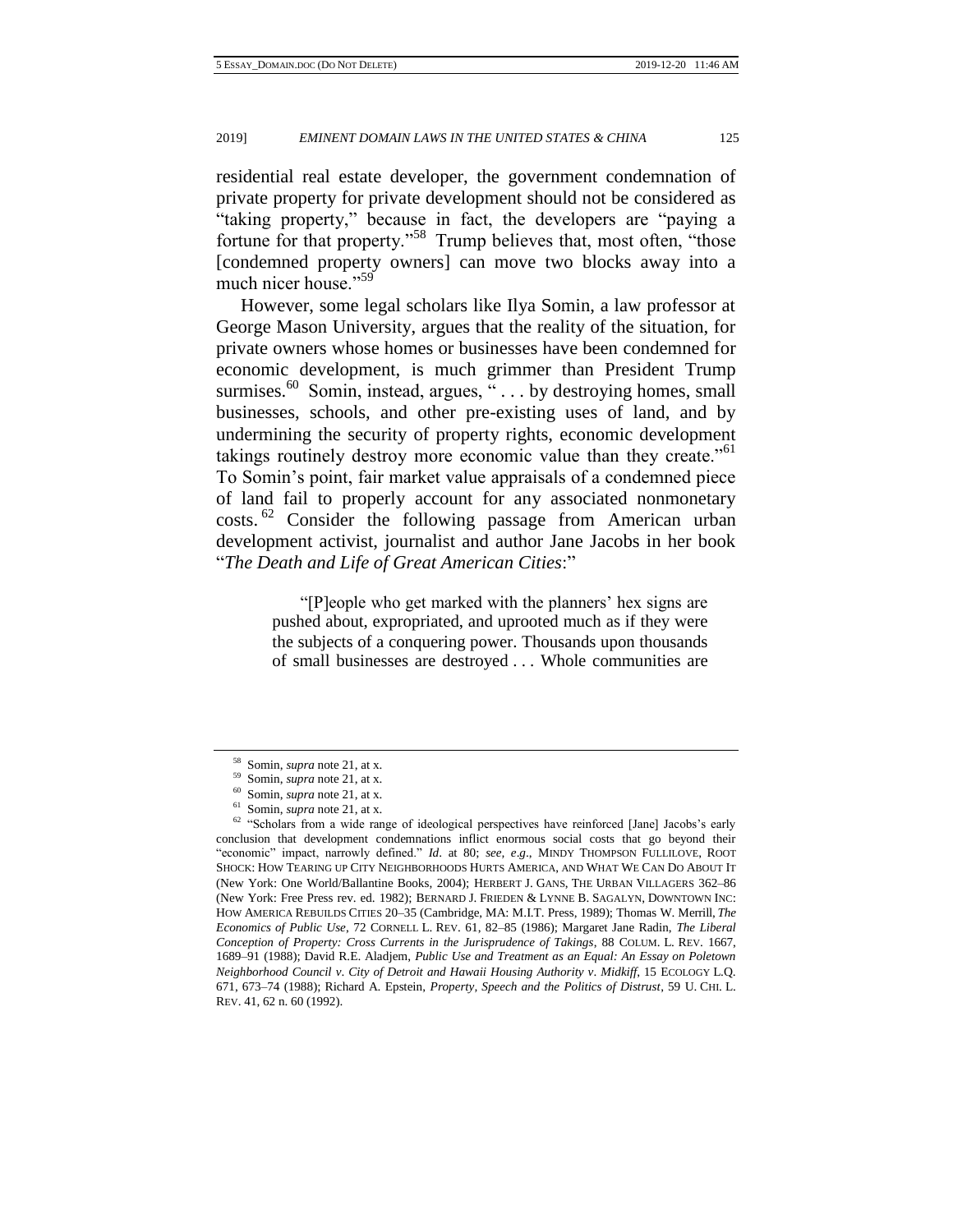torn apart and sown to the winds, with a reaping of cynicism, resentment and despair that must be seen to be believed."<sup>63</sup>

Unfortunately, no aggregate state or national data on eminent domain proceedings and the amounts given to those who have had their land taken exists in the United States.<sup>64</sup> With no statistical database to reference, all opinions on precisely how owner-friendly (or unfriendly) the "just compensation" requirement of the Takings Clause is today remain purely speculative and anecdotal.<sup>65</sup>

# *B. "Compensation" in China*

Up until 2011, Chinese property laws mandated that "compensation" for land requisitions should be determined through government–led (most often local government-led) price appraisals. <sup>66</sup> However, Zhen suggests that local governments in China rarely follow the appropriate procedures; consequently, rural landowners are often grossly underpaid, and in many instances, not paid at all.<sup>67</sup> Zhen seems to base his suggestion mainly on a paper published by Zhu Keliang in 2012. It can, therefore, not without further ado be stated that the practice in China has remained the same since 2012. Furthermore, it must be considered that new Chinese regulation on house expropriation was introduced in 2011 (hereinafter referred to as the "2011 Regulations"),<sup>68</sup> aiming to "put an end to forced demolitions in cities without ... fair compensation,"<sup>69</sup> seeing as the Chinese Constitution "merely mentions compensation without any requirement that it be just."<sup>70</sup>

The 2011 Regulations mandated that compensation for victims of private requisitions "should be no lower than the sum of the market

<sup>70</sup> *Id*.

 $^{63}$  JANE JACOBS, THE DEATH AND LIFE OF GREAT AMERICAN CITIES (1961).

 $^{64}$  U.S. GOV'T ACCOUNTABILITY OFF. (GAO), EMINENT DOMAIN: INFORMATION ABOUT ITS USES AND EFFECT ON PROPERTY OWNERS AND COMMUNITIES IS LIMITED (Nov. 2006), https://www.gao.gov/ assets/260/253929.pdf.

<sup>65</sup> *See id*.

<sup>66</sup> Zhen, *supra* note 12.

<sup>67</sup> Zhen, *supra* note 12.

<sup>&</sup>lt;sup>68</sup> Leading up to the passage of the new housing expropriation laws, the Chinese government was facing tremendous public pressure to introduce meaningful eminent domain reform. This pressure mainly stemmed from (a) the international community, and (b) China's own population, often in the form of mass-protests and/or suicides. *See* Liu, *supra* note 7.

<sup>69</sup> *China Issues New Regulations on House Expropriation,* CHINA DAILY (Jan. 22, 2011), [http://ww](http://www.chinadaily.com.cn/china/2011-01/22/content_11900647.htm) [w.chinadaily.com.cn/china/2011-01/22/content\\_11900647.htm.](http://www.chinadaily.com.cn/china/2011-01/22/content_11900647.htm)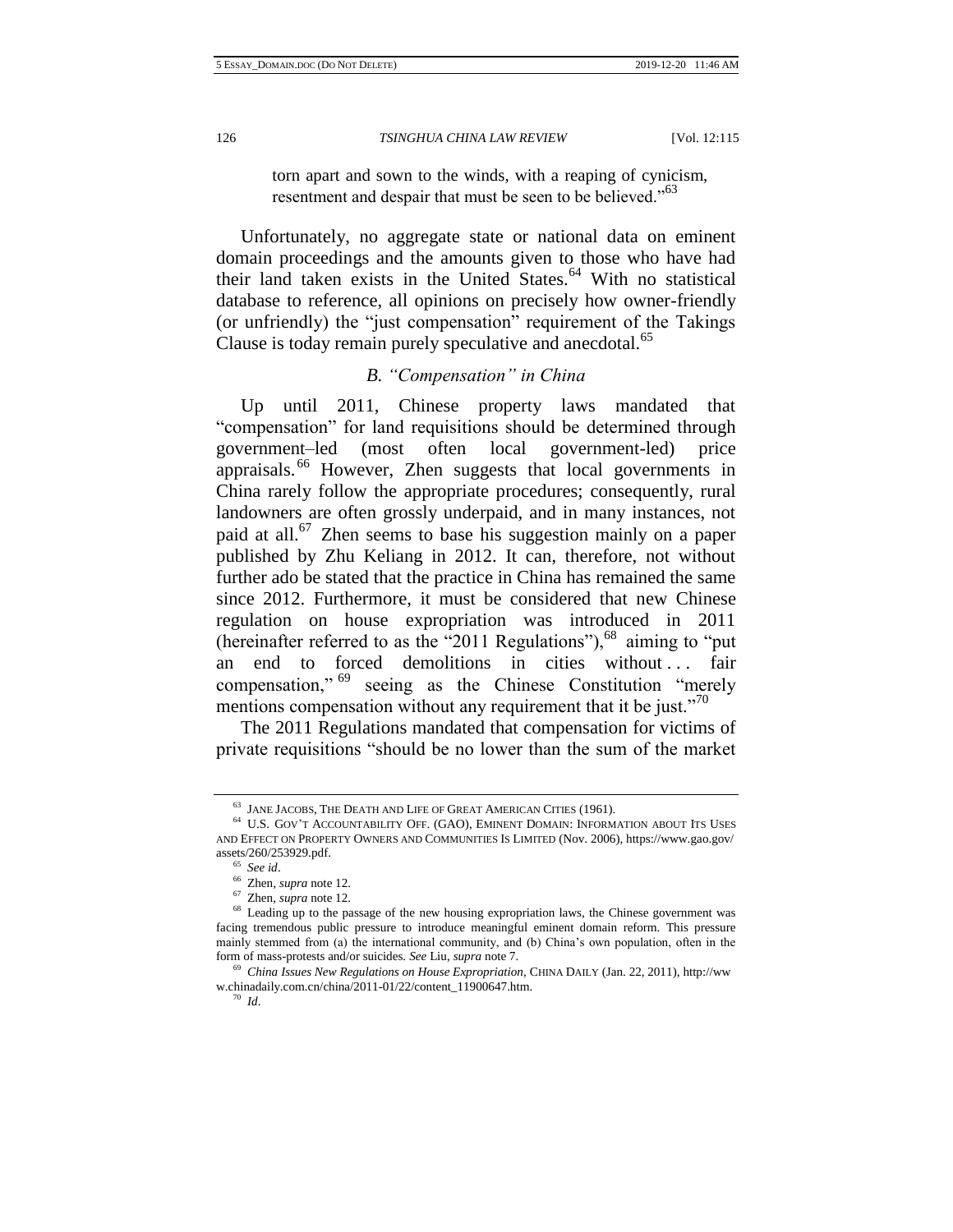prices of similar properties at the time of the expropriation."<sup>71</sup> Chenglin Liu, assistant law professor of St. Mary's University School of Law, claims in his paper published 2008 (i.e., not considering the changes due to the 2011 Regulation) that local government officials often set the standard for compensation inadequately low in order to reduce the development costs. Liu further notes that private owners are generally unable to purchase comparable housing due to the low compensation standard. Therefore, Liu believes that many private owners are reluctant to choose a new property comparable in size and at a similar location as compensation.<sup>72</sup>

It is suggested by two scholars that land developers, not impeded by government officials, also play a role in depriving landowners of not only "just compensation," but often compensation of any type.<sup>73</sup> For example, despite legal requirements that developers set aside funds for landowner compensation and resettlement, most developers often fail to do so and face no repercussions, owing to a lack of enforcement mechanisms in place. $^{74}$ 

Liu finds that developers, wishing for a speedy redevelopment process, often promise condemned property owners much larger properties as compensation, hoping that the owner will accept the deal quickly and refrain from protest of any kind.<sup>75</sup> However, Liu states that the time to complete a project for re-housing may last several years, and in some instances, as long as a decade.<sup>76</sup> In that timespan, the re-housing project may have changed hands multiple times.<sup>77</sup> And, although the original landlord is required by law to honor his agreement with the condemned owner, in practice he often sets various hurdles for the condemned owner, making it impossible for them to move into the new house.<sup>78</sup> Adding to the egregiousness of the situation, Liu states that there were some cases involving the

<sup>71</sup> *Id.*

 $72$  "It is difficult, however, for the affected residents to find accurate market information given the immaturity of the Chinese real estate market." *See* Liu, *supra* note 7, at 321.

Zhen, *supra* note 12. Against this backdrop, it is important to note that China has developed quite a bit in the past 10 or so years. These remarks may not correctly reflect current practices, as there is no evidence to demonstrate the current state of affairs.

<sup>74</sup> Liu, *supra* note 7, at 322.

<sup>75</sup> Liu, *supra* note 7, at 322.

<sup>76</sup> Liu, *supra* note 7, at 322.

<sup>77</sup> Liu, *supra* note 7, at 322.

<sup>78</sup> Liu, *supra* note 7, at 322.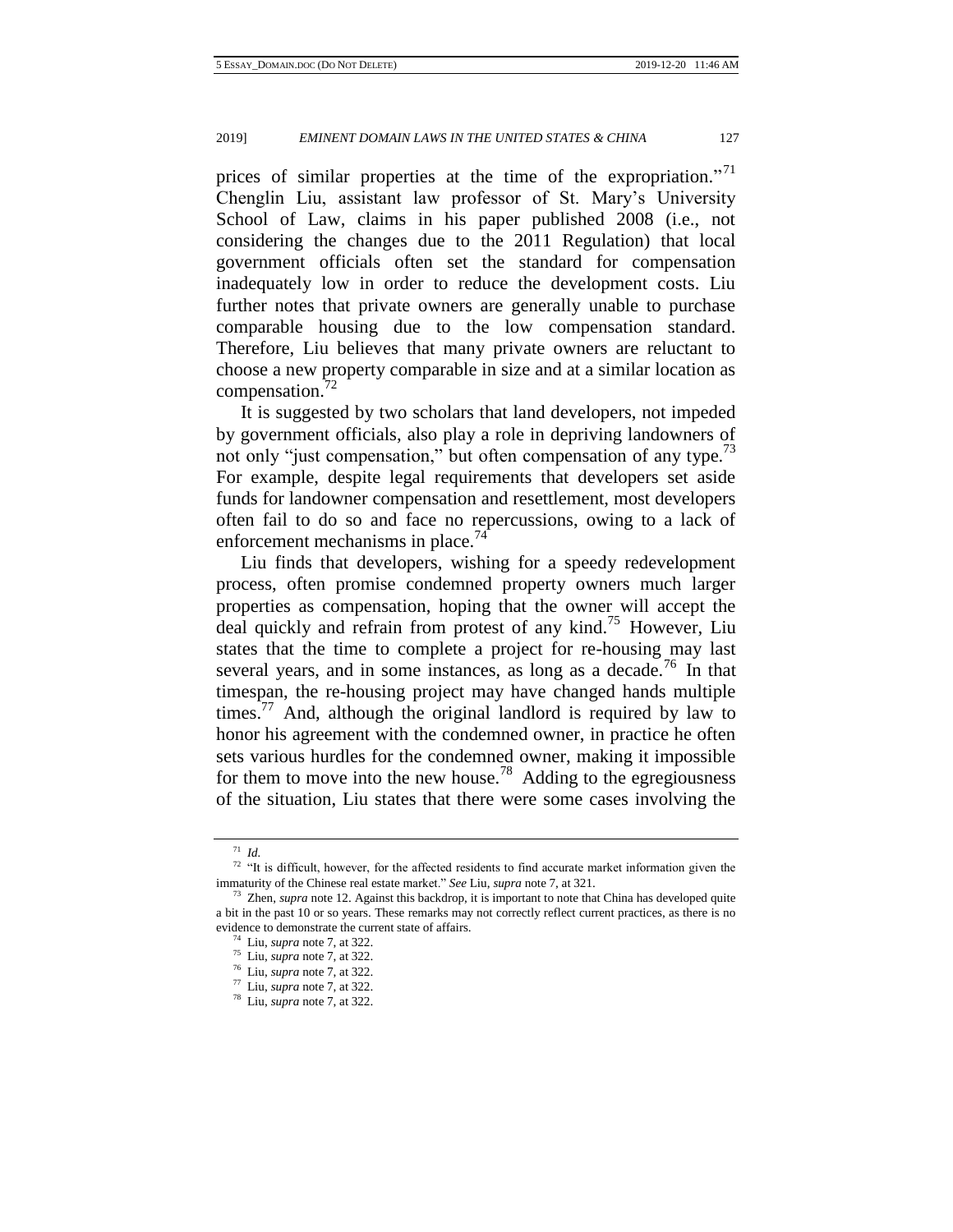developer putting what was supposed to be the condemned owner's "new house" on sale at current market price.<sup>19</sup>

Important to note, though, are the reforms to the "just compensation" standard set forth in the amendment of the Land Administration Law issued on June 28, 2019 and effective as of January 1, 2020. Article 48, in particular, sets forth that compensation must be "fair and reasonable" as well as listing various standards for compensation that were previously absent in Chinese requisition laws – standards that, if heeded, offer farmers and those displaced greater financial protection than ever before.

#### IV. DUE PROCESS

## *A. Due Process in the United States*

The Chinese and United States Constitutions alike provide for procedural due process in eminent domain proceedings, however, each system provides for vastly different due process rights in practice.<sup>80</sup> The United States government, both in law and practice, affords a great deal of constitutional protection to citizens subject to eminent domain condemnations; United States citizens, afforded procedural due process by law, are "entitled to notice and an opportunity to be heard *before* the government can deprive them of property. . .<sup>81</sup> Moreover, "the notice must be reasonably calculated [as to] give interested parties adequate time and an opportunity to be heard before an impartial tribunal."<sup>82</sup> The United States government routinely affords these constitutional protections to those involved in eminent domain proceedings.<sup>83</sup>

#### *B. Evaluation of Due Process in China*

Liu suggests that Chinese government officials oftentimes deprive citizens the opportunity to receive even some variance of a hearing on the legality of a given requisition – whether before, *or* 

<sup>79</sup> Liu, *supra* note 7, at 322.

<sup>80</sup> Zhen, *supra* note 12.

<sup>&</sup>lt;sup>81</sup> The 5th Amendment of the U.S. Constitution states that "no person may be deprived of life, liberty, or property without due process of law" by any act of the United States federal government. The 14th Amendment, moreover, extends this right to citizens in actions taken by the states. *See, generally*, *The Constitution of the United States: The Bill of Rights and All Amendments*, CONSTITUTION US, https://constitutionus.com (last viewed Dec. 13, 2019).

<sup>82</sup> *Id*.

<sup>83</sup> *See* Zhen, *supra* note 12.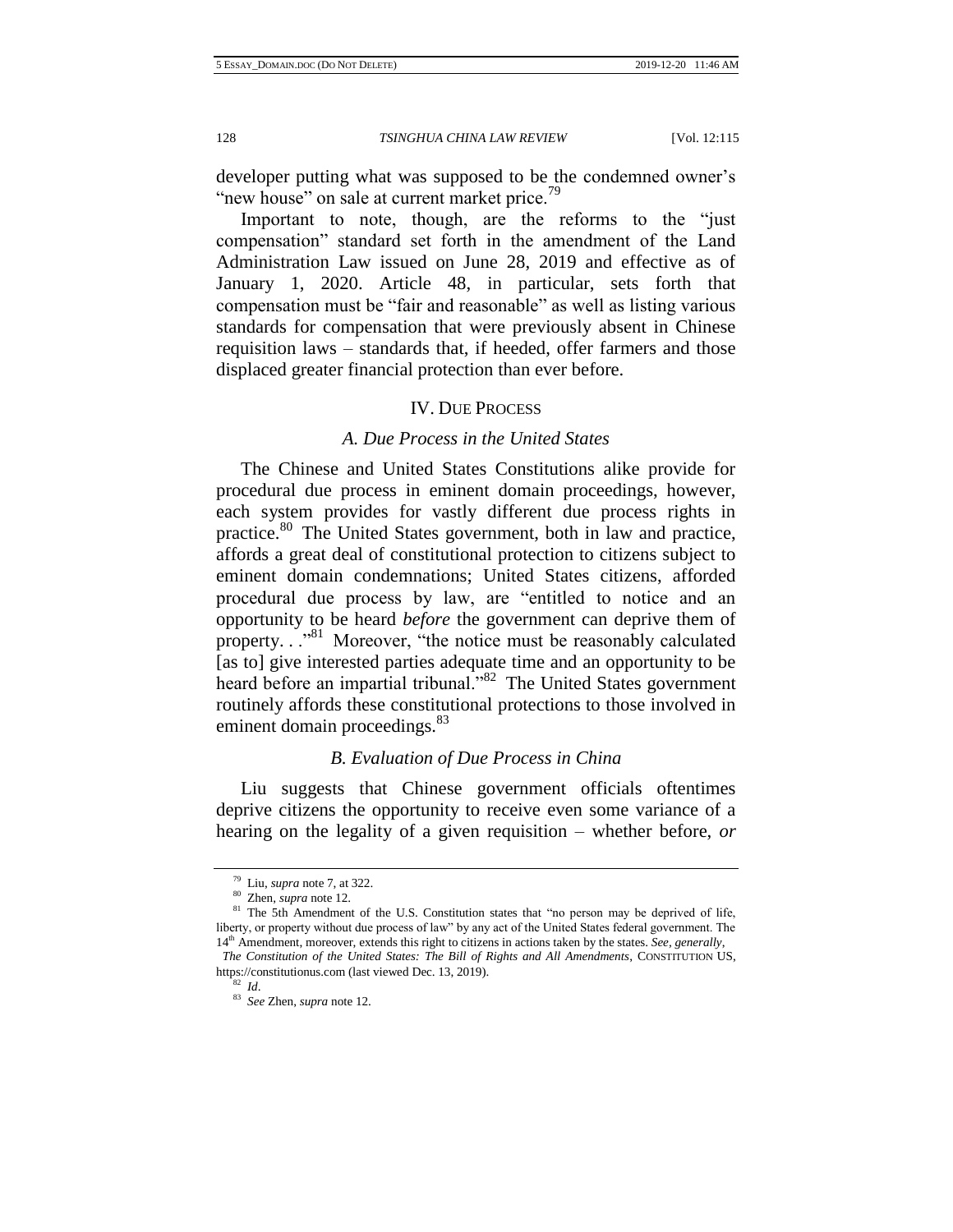*after* the taking commences.<sup>84</sup> Liu further believes that notices for private takings are not given very far in advance, either.<sup>85</sup> Absent any supporting evidence, the author believes that if afforded proper procedural due process, most condemned property owners in China would presumably challenge the government's actions, thereby delaying the requisition process, and undermining government objectives by way of time, money, and resources that would feed into litigation and other administrative costs.<sup>86</sup>

The Chinese government has put a lot of focus on stimulating economic development and urbanization, while at the same time – in the author's view – not always recognizing individual property and due process rights as recognized in the United States. $87$  Against this backdrop, Eva Pils, law professor at Dickson Poon School of Law at King's College London, calls in her paper published 2005 (i.e., without considering effects of the 2011 Regulation) attention to the preordained futility of requisition victims seeking redress or fairness:

> "People [in China] waste their lives seeking justice from state authorities, whose written or unwritten rules of operation sometimes seem designed to compound citizens' grievances rather than to help them redress them. Especially in cases of land requisitioning, the citizens' own livelihoods as well as those of their children may be lost."<sup>88</sup>

Pils' description of the social climate in rural China describes a fractured and volatile culture. She describes the government mistreatment of rural civilians – who constitute a whopping 42 percent of the total Chinese population.<sup>89</sup> Again, prior to the establishment of the 2011 Regulations, Human Rights Watch found

<sup>84</sup> *See* Liu, *supra* note 7, at 346.

<sup>85</sup> *See* Liu, *supra* note 7, at 346.

<sup>86</sup> *See* Liu, *supra* note 7, at 346.

<sup>87</sup> *See* Liu, *supra* note 7, at 346.

<sup>88</sup> Eva Pils, *Land Disputes, Rights Assertion, and Social Unrest in China: A Case from Sichuan*, 19 COLUM. J. ASIAN L. 235, 244-59 (2005).

<sup>89</sup> *Rural population (% of total population),* THE WORLD BANK (2018), https://data.worldbank.org/ indicator/sp.rur.totl.zs.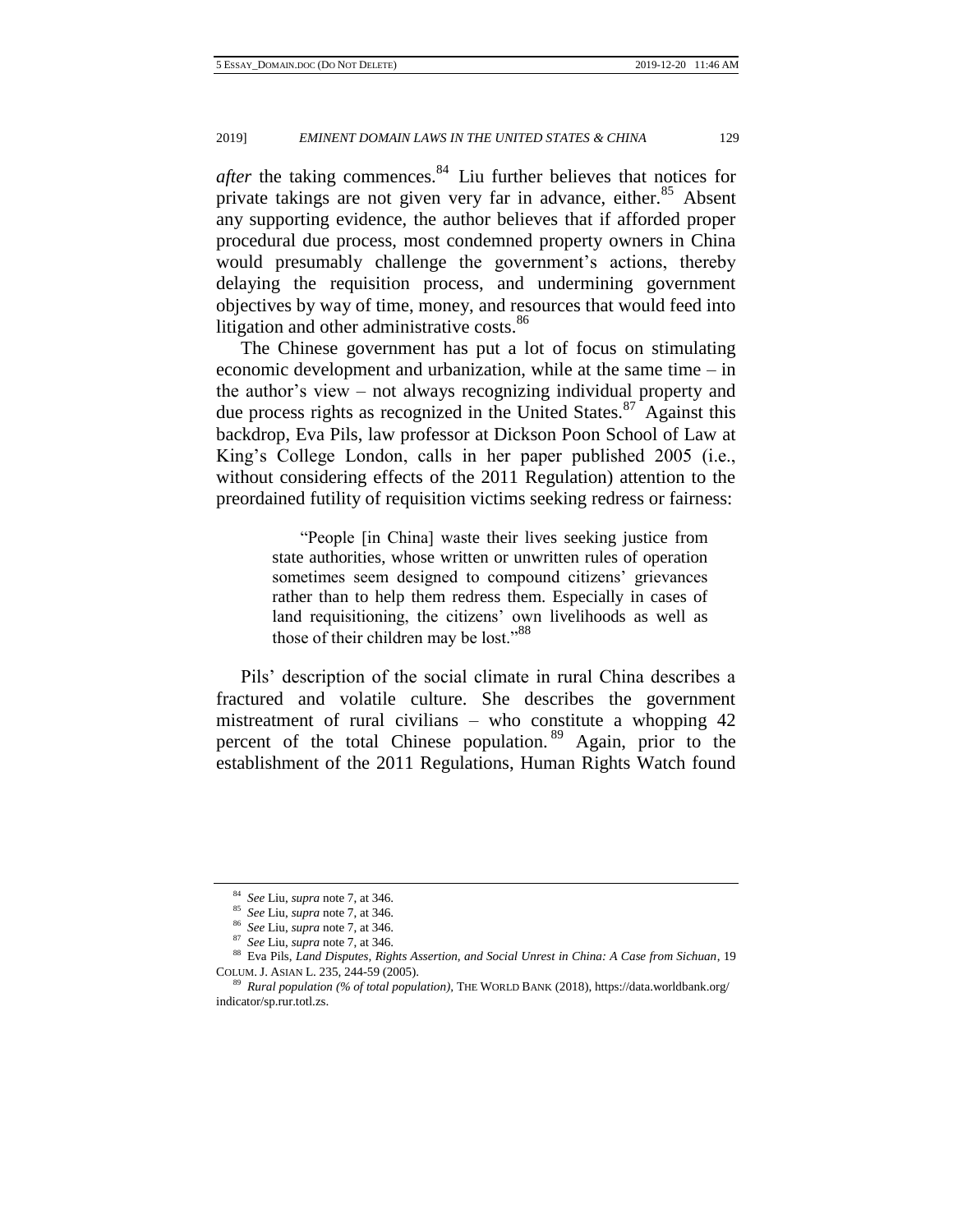that most eviction proceedings are carried out in a fashion generally considered to be "savage" or "violent."<sup>90</sup>

Central government authorities have historically afforded local officials a great deal of largely unchecked autonomy and power over the local population – power to confiscate and demolish rural properties in the name of "public purpose," all the while denying condemned property owners due process.<sup>91</sup> Human Rights Watch believes that local government officials face no consequences or meaningful punishment from their superiors for their illegal and unconstitutional behavior. It is suggested that these officials are often rewarded for their abilities to confiscate and redevelop rural land as quickly as possible.<sup>92</sup> According to Human Rights Watch, local authorities prioritize quick and efficient redevelopment of land over the protection of individual values and due process rights. $93$ 

Important to note, however, is that Article 46 of the revised Land Administration Law requires that a hearing procedure take place before the requisition. If a majority of those affected by the requisition disagree with the government plan, the onus shifts to the local government to revise the said plan. As far as the general public is concerned, the process might have already changed under the 2011 Regulations, as the legislative branch is evidently making attempts to further improve procedural due process in requisitions, however the exact status quo is unknown by the general public, owing to a dearth of available relevant resources and information.

## V. CONSTITUTIONAL ENFORCEMENT MECHANISMS

## *A. Ubiquitous Jurisdiction of Local Chinese Government Officials*

In China, central government authorities appoint local government officials; in the United States, the people of each state elect their representatives.<sup>94</sup> Thus, in the United States, state and local officials are incentivized to work towards the approval of their constituents, as most representatives aim for re-election in the term

<sup>90</sup> *Demolished: Forced Evictions and the Tenants' Rights Movement in China*, HUMAN RIGHTS WATCH (Mar. 24, 2004), https://www.hrw.org/report/2004/03/24/demolished/forced-evictions-andtenants-rights-movement-china.

<sup>91</sup> *See id*.

<sup>92</sup> *See id*.

<sup>93</sup> *See id*.

<sup>94</sup> *See id*.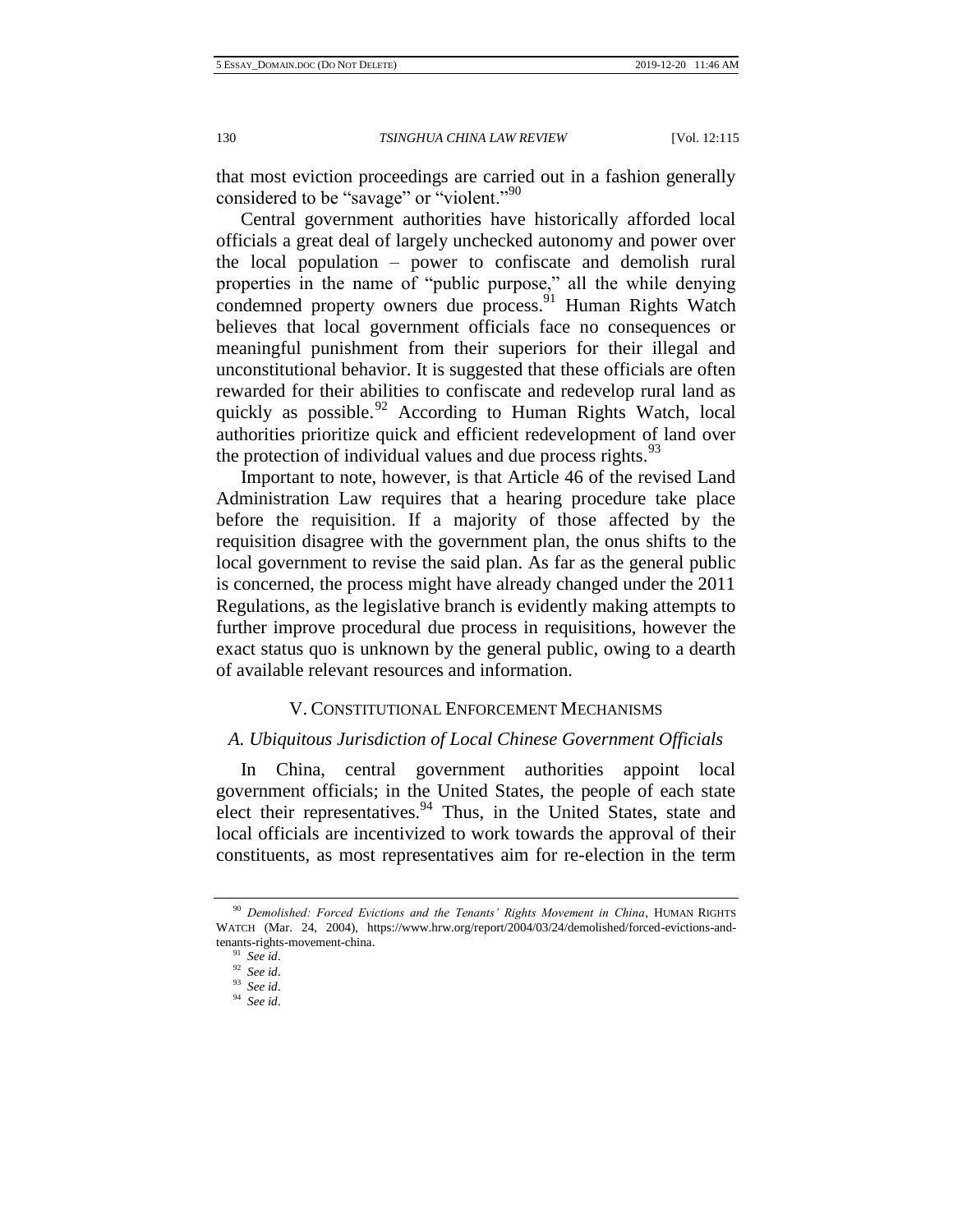to follow; Chinese local officials, on the other hand, are incentivized to please central government authorities, whose primary objectives are to promote swift and sweeping economic development and growth. <sup>95</sup> In this context, the Chinese government's primary emphasis on accelerated economic development (over the protection of individual rights) calls for expedited requisitions – which present local government officials the quickest path to career growth and promotion.<sup>96</sup>

Chinese central government authorities place a tremendous amount of stress on their subordinates (local government officials) to raise their local GDP.  $97$  Consider the following excerpt from Professor of Law at St. Mary's University, Chenglin Liu's piece, "*The Chinese Takings Law from a Comparative Perspective*," detailing how GDP factors into the political dynamic between local and central government authorities, influencing the rate of economic development takings:

> "This frantic pursuit of high GDP [by local leaders] has resulted in many so-called "image" or "legacy" projects, by which leaders score high political credits needed for reappointment or promotion. Therefore, gigantic shopping malls, industrial parks, and skyscrapers, among others, are on the top agenda of new leaders. During their five-year tenure, local leaders make every effort to achieve high economic growth. The most efficient way to develop the economy is to sell the land-use rights of the best location in town to foreign or domestic commercial developers."<sup>98</sup>

Some Chinese analysts estimate that local government administrations actually derive approximately half of their total revenues from land redevelopment projects – to some extent explaining local government officials' readiness to "turn a blind eye

<sup>95</sup> *See id*.

<sup>96</sup> *See id*.

<sup>97 &</sup>quot;Gross Domestic Product (GDP) is a broad measurement of a nation's overall economic activity. GDP is the monetary value of all the finished goods and services produced within a country's borders in a specific time period." Jim Chappelow, *Gross Domestic Product (GDP)*, INVESTOPEDIA (Apr. 11, 2019), https://www.investopedia.com/terms/g/gdp.asp.

<sup>98</sup> *See* Liu, *supra* note 7, at 318-19.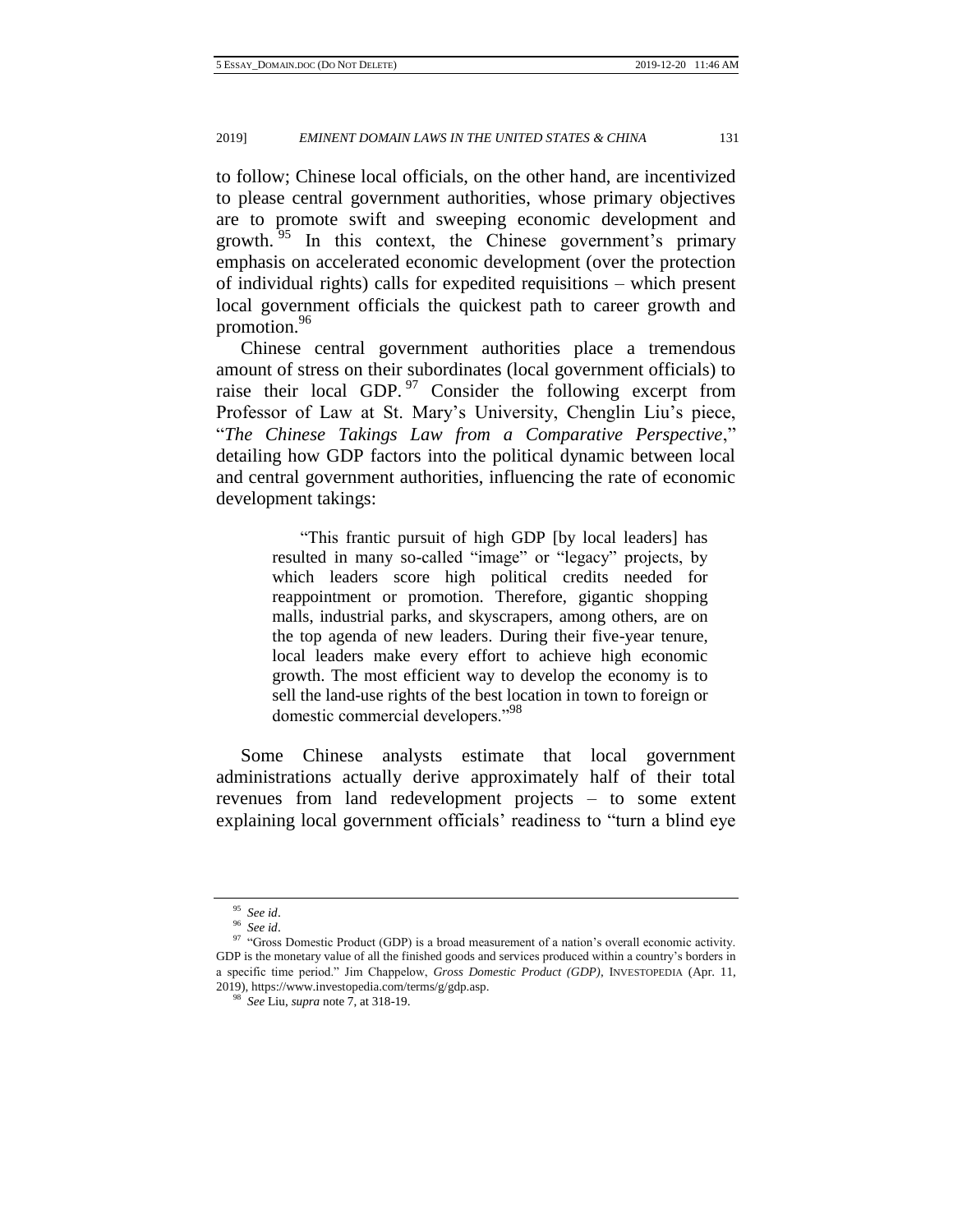to the cruelty of eviction squads."<sup>99</sup> In this complex dynamic, central government authorities urge local officials to push their eminent domain and police powers beyond constitutional boundaries – in the process, depriving those with the least political power and wealth of procedural or substantive due process.<sup>100</sup>

# *B. United States Judiciary's Deferential Stance*

In the United States, local government officials similarly exert a tremendous amount of influence in shaping eminent domain laws; however, American officials often do so without skirting constitutional and/or other legal requirements.<sup>101</sup> Elected officials' power to influence the scope of eminent domain laws arises from their ability to sway state laws; this is because the U.S. Supreme Court defers the right to define "public use" to the states.<sup>102</sup>

The Supreme Court maintains that a " . . . [condemnation] should be upheld as consistent with the "Public Use Clause" so long as it is "rationally related to a conceivable public purpose." $103$  In this context, the Court applies rational basis review, which is the normal standard of review that courts apply when considering constitutional questions.<sup>104</sup> In applying rational basis review to determine whether an eminent domain law is constitutional, the court must determine whether said law is "rationally related" to a "legitimate" government interest.<sup>105</sup> The "legitimate" government interest, with respect to laws aimed at narrowing or broadening the scope of the Public Use Doctrine, is whether the proposed development would result in a "public use."

The Court's application of the rational basis review test in this context has received criticism from many leading scholars in the field of property law, who call for a higher level of scrutiny when dealing with economic development takings. These critics cite that societal costs arising from economic development takings in the

<sup>99</sup> J.M., *Redevelopment with a Human Face?* THE ECONOMIST (Jan 28, 2011), https://www.econo mist.com/banyan/2011/01/28/redevelopment-with-a-human-face.

<sup>100</sup> *See id*.

<sup>101</sup> Zhen, *supra* note 12.

<sup>102</sup> Zhen, *supra* note 12.

<sup>103</sup> *See Rational Basis Test*, LEGAL INFORMATION INSTITUTE, https://www.law.cornell.edu/wex/ra tional\_basis\_test (last viewed May 4, 2019).

<sup>104</sup> *Id*.

<sup>105</sup> *See id*.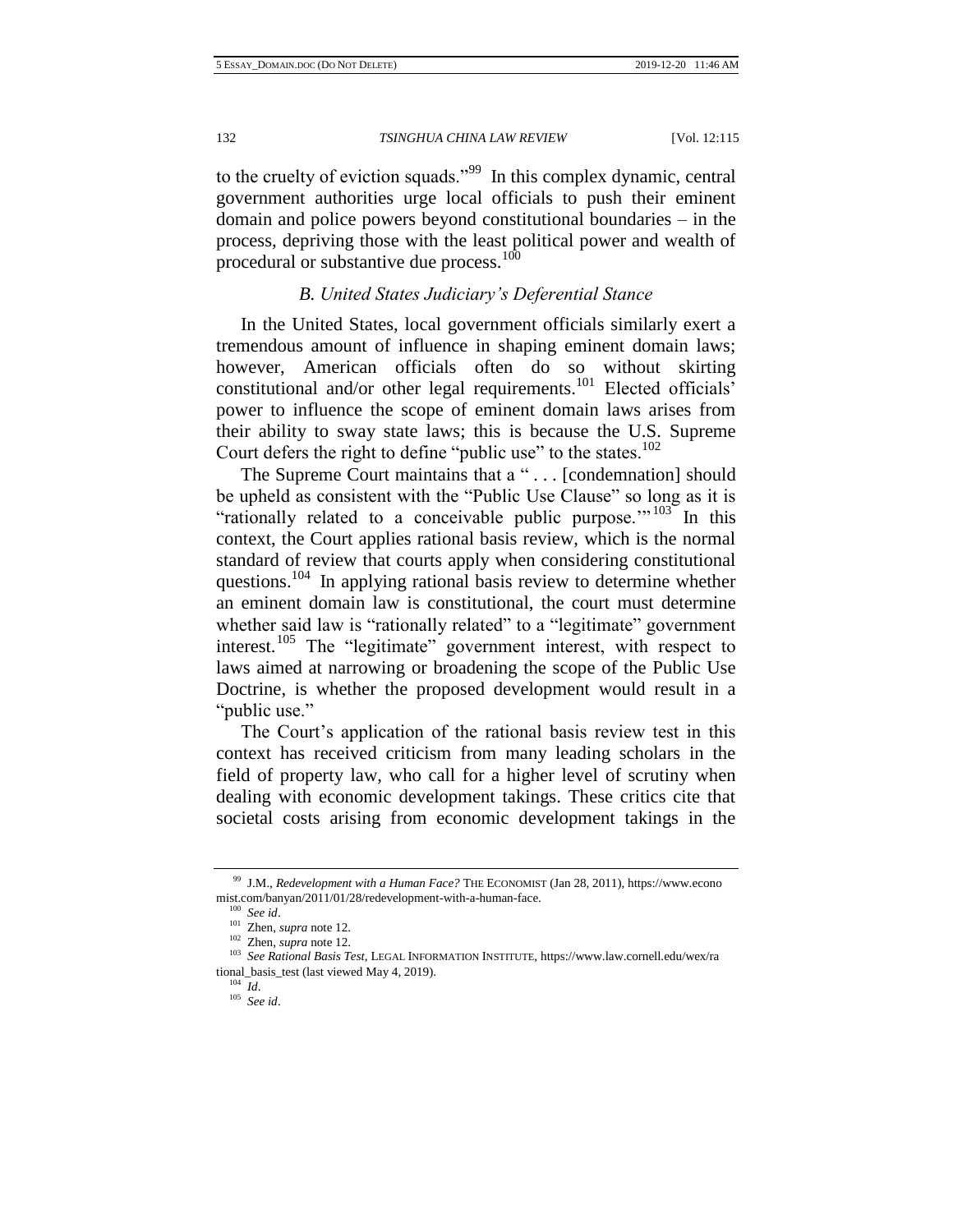United States are far too severe for such a deferential standard.<sup>106</sup> The following section will survey the societal costs that accompany economic development takings in both the United States and China.

# VI. SOCIETAL COSTS

# *A. Societal Costs<sup>107</sup> in the United States*

The court's deference to the legislature in *Kelo* evoked significant public and political dissatisfaction and outrage.<sup>108</sup> By allowing for an ever-broadening definition of the Public Use Doctrine, many fear that those with the most political power and wealth will exploit those less advantaged and living in blighted areas – in short, abusing their leverage.<sup>109</sup> More specifically, many fear that an exceedingly broad reading of the Public Use Doctrine may allow for the condemnation of virtually any private property to a private commercial entity.<sup>110</sup> These fears are substantiated, considering that abuses of power arising from economic development takings often result in severe societal costs that are either difficult, or impossible to account for.

"Just compensation," or fair market value, of a condemned property as determined by a third-party appraisal fails to account for the economic concept of "subjective value," which explains that nothing, and no piece of land, has an inherent or universally agreed upon value.<sup>111</sup> Consider the following example in the context of a hypothetical economic development taking:

A small business owner, who has conducted her business in the same store for the entirety of her forty-year career, suddenly discovers that the state government is condemning her property as to make way for a new shopping mall. The business owner, an elderly woman, who rightfully accredits much of her business' success over the past forty years to its location, fears that her business may not survive in another neighborhood. She also accredits a great deal of her career success to her relationships with the specific clientele in

<sup>106</sup> *See generally* Michael A. Lang, *Taking Back Eminent Domain: Using Heightened Scrutiny to Stop Eminent Domain Abuse*, 39 IND. L. J., 449 (2006); See generally Corinne Calfee, *The More Things Stay the Same, the More They Change*, 33 ECOLOGY LAW QUARTERLY, 545 (2006).

<sup>&</sup>lt;sup>107</sup> In this context, "societal costs" refers to costs imposed onto a nation's society resulting from eminent domain policies and/or laws.

<sup>108</sup> Somin, *supra* note 21, at 3.

<sup>109</sup> Somin, *supra* note 21, at 74.

<sup>110</sup> Somin, *supra* note 21, at 74.

<sup>111</sup> CARL MENGER, PRINCIPLE*S* OF ECONOMICS 120 (1871).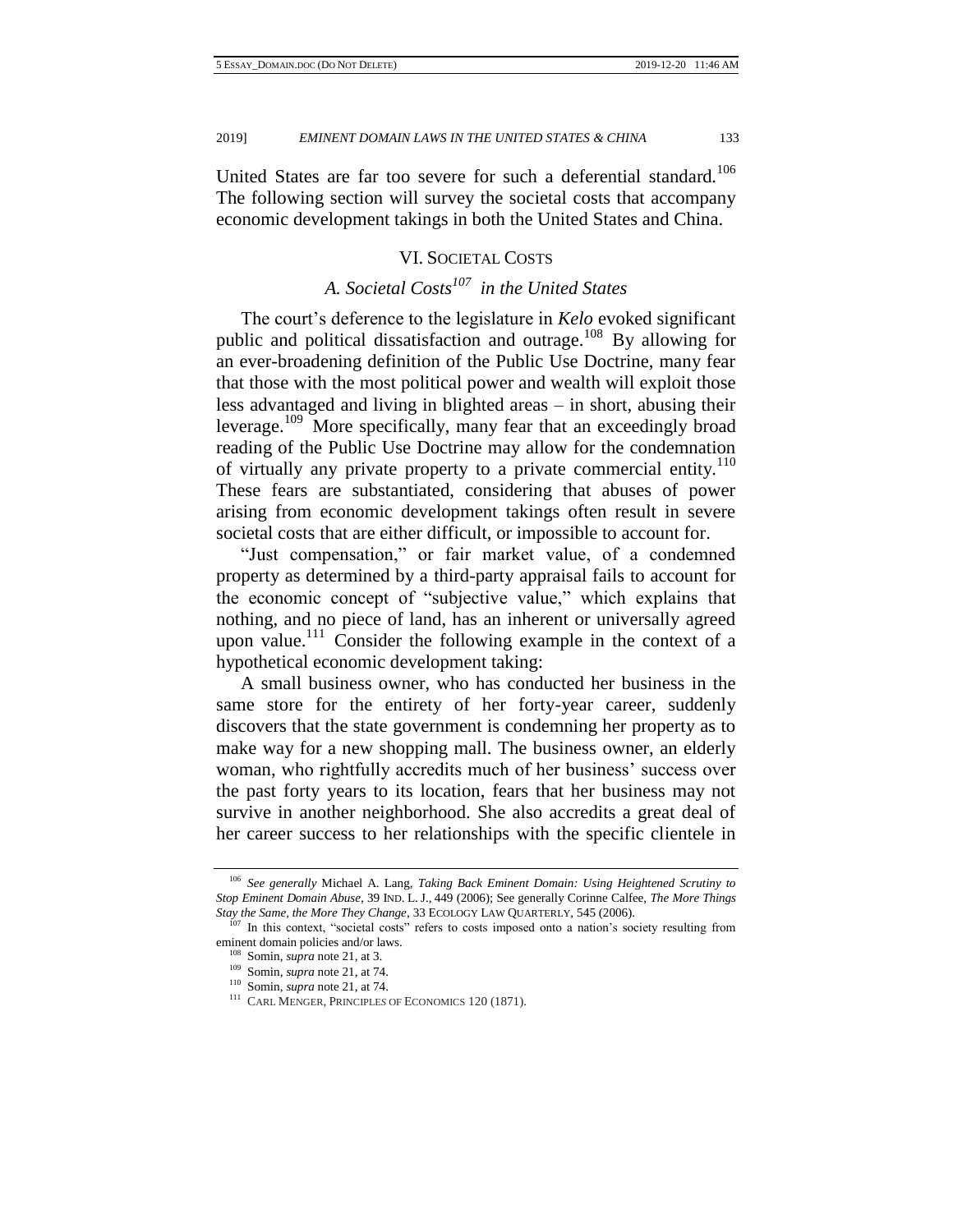that particular community– relationships she has spent a lifetime building.

When the government condemns her store and forces her out, she will have no choice but to move elsewhere; however, because much of her business' success depends on the specific clientele in the area (in which there is no available/affordable leasing space left) and the location of her store, she is likely to fail going forward. Yes, she will be compensated with the fair market value of the property, but this compensation does not account for (a) her emotional ties to the store; (b) the loss of future business and income, and; (c) the physical and mental toll of relocating on an elderly woman. She requires a sustainable future income, seeing as she has no additional support. If her business fails, she will eventually be unable to pay the mortgage for her home – either having to refinance her mortgage or default.

With respect to residential eminent domain proceedings, abuses of this kind are particularly severe in cases involving both (a) elderly persons, and (b) those that have lived in a certain community for a long period of time.<sup>112</sup> As noted previously, most economic development takings ultimately fail shortly after the requisition, but even if the new landowner's venture proves successful, the courts do not actually require the new owners to provide any of the economic benefits that justified the condemnation in the first place.<sup>113</sup> Thus, the legislature and courts' ability and perceived willingness to tear apart communities for what may ultimately result in *any* or *no* use at all, adversely affects the relationship between the government and its constituents.

Moreover, studies show that in areas where economic development takings are common, racial minorities constitute approximately 58 percent of the population – as compared to that of  $30$  percent in the United States as a whole.<sup>114</sup> Adults who never graduated from high school constitute 34 percent of the population in those areas, compared to 19 percent nationally.<sup>115</sup> In this context, real estate developers purposefully target poor, uneducated, and vulnerable communities and neighborhoods with the knowledge that residents in these areas are often unable to pay the legal fees required

<sup>112</sup> Somin, *supra* note 21, at 81.

<sup>113</sup> Somin, *supra* note 21, at 81.

<sup>114</sup> Somin, *supra* note 21, at 81.

<sup>115</sup> Somin, *supra* note 21, at 81.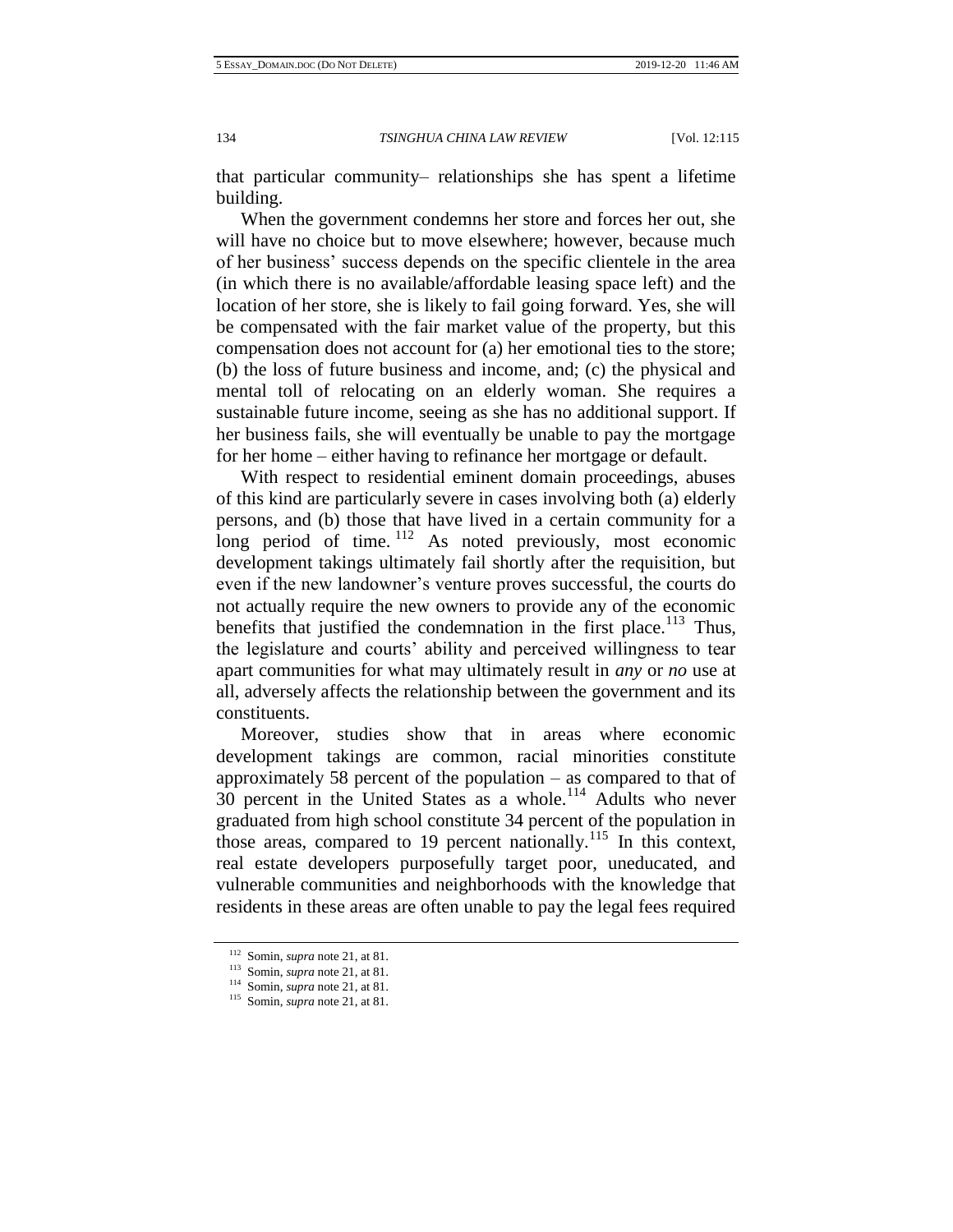to fight eminent domain proceedings. $116$  As a result, developers are usually able to redevelop land and squash any legal issues that may arise in these neighborhoods much more quickly than they would otherwise be able to in affluent areas.<sup>117</sup> If a developer decided to initiate an eminent domain proceeding against a wealthy resident in an affluent community, then the developer would certainly expect much more legal pushback and resistance on the part of the targeted resident. Accordingly, developers purposefully target lower-class citizens with significantly less political power and legal recourse.

# *B. Societal Costs in China*

The extent of pain and suffering that the Chinese government has, and continues to inflict on private property owners in the name of fast-tracked economic development and urbanization is ultimately unquantifiable. Of certainty, however, is that few issues have harbored more resentment in China than that of unconstitutional and illegal eminent domain proceedings and enforcement mechanisms.<sup>118</sup> Clearly, these takings have bred public distrust and resentment. The illegal behavior of police and government only seem to add fuel to the already blazing fire – i.e. violent protests and suicides,  $119$  an increasingly common response to unconstitutional proceedings.<sup>120</sup>

## VII. RECOMMENDATIONS

## *A. Introduction*

In the United States and China alike, constitutional constraints on government eminent domain powers seem exceptionally similar – at least in text.<sup>121</sup> However, in both systems, issues exist as to ambiguities that allow for abuses of power and textual misconstruction.<sup>122</sup> In China, the power to enforce eminent domain laws lay in the hands of local government officials, who could possibly obscure legal text, as to appease their central government

<sup>116</sup> Somin, *supra* note 21, at 81.

<sup>117</sup> *See* Somin, *supra* note 21, at 81.

<sup>118</sup> *See* Somin, *supra* note 21, at 81.

<sup>119</sup> *See* Ian Johnson, *Picking Death of Eviction: As Chinese Farmers Fight for Homes, Suicide is Ultimate Protest*, THE NEW YORK TIMES (Sept. 9, 2013), https://www.nytimes.com/2013/09/09/world/ asia/as-chinese-farmers-fight-for-homes-suicide-is-ultimate-protest.html.

<sup>120</sup> *See id*.

<sup>121</sup> *See generally* Liu, *supra* note 7.

<sup>122</sup> Zhen, *supra* note 12.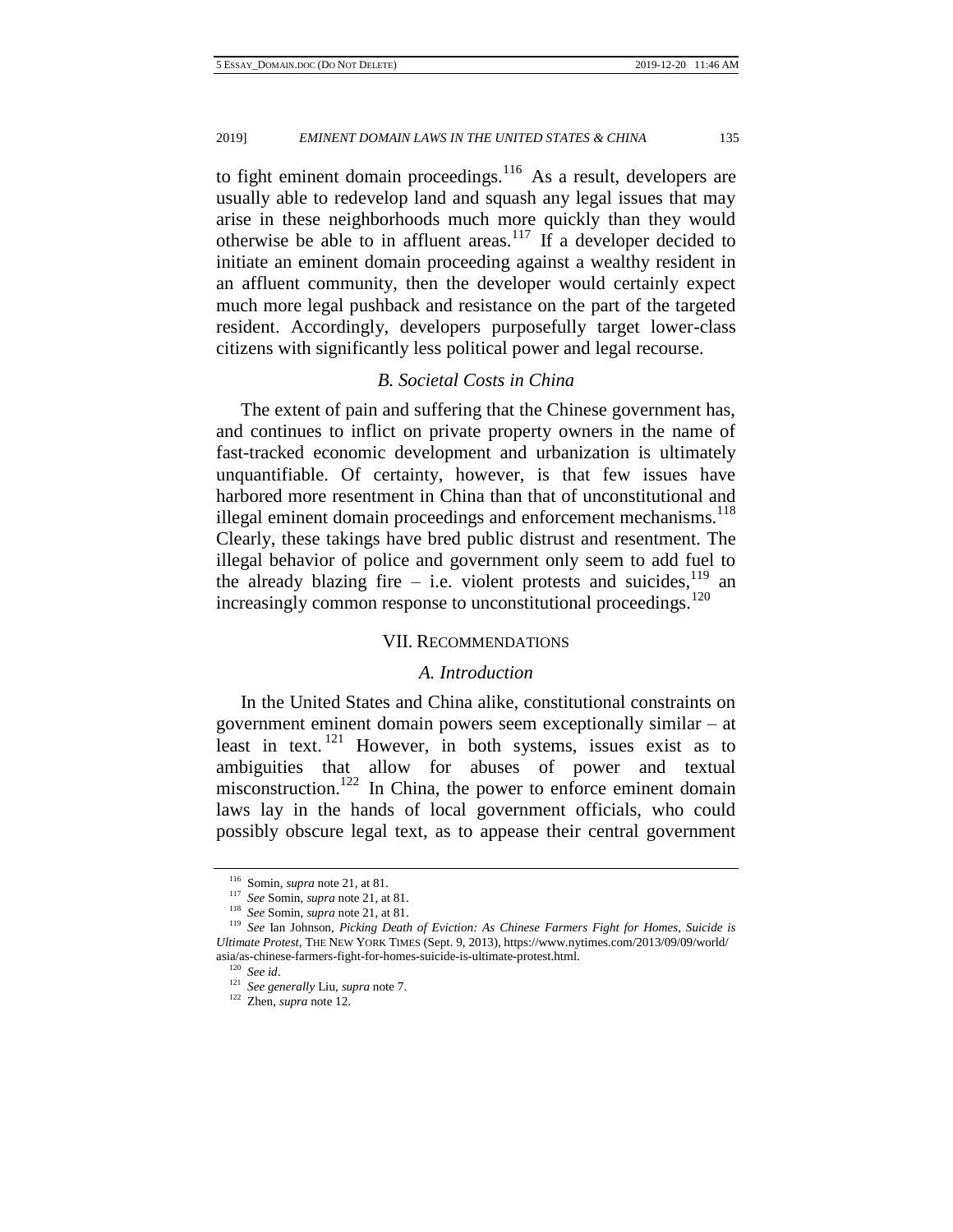supervisors and to further accelerate economic development and urbanization.<sup>123</sup> In the United States, the Supreme Court's reluctance to enforce a specific definition of "public use" allows for a broad application of the 5th Amendment by the states, thereby legitimizing economic development takings and threatening to weaken the United States' historic premium on private ownership rights.<sup>124</sup> Thus, disagreement amongst the states, courts, and the general public as to what constitutes "public use" persists. $125$ 

The following section will analyze the strengths and weaknesses of both the United States and Chinese eminent domain systems, suggesting reforms and how the particular strengths of one system may be used to improve upon the weaknesses of the other.

# *B. Defining the Public Use Doctrine in the United States*

Thirteen years after the Court's decision in *Kelo*, Congress made significant headway in pushing for a narrower definition of the Public Use Doctrine by unanimously passing HR 1689, the Private Property Rights Protection Act.<sup>126</sup> The Bill specifically addressed the expanded definition of the Public Use Doctrine resulting from the Court's 5-4 decision in *Kelo*. <sup>127</sup> Wisconsin Representative Jim Sensenbrenner described the purpose and function of the Bill accordingly:

> "To combat this expansion of power, H.R. 1689 would make any state or locality that uses the economic development justification for eminent domain ineligible from receiving federal economic development funds for two years. This creates a major incentive for governments to respect the private property rights of its citizens. Additionally, the legislation bars the federal government from exercising eminent domain powers for the purposes of economic development."<sup>128</sup>

<sup>123</sup> Zhen, *supra* note 12.

<sup>124</sup> Somin, *supra* note 21.

<sup>125</sup> Somin, *supra* note 21.

<sup>126</sup> Private Property Rights Protection Act of 2017, CONGRESS (2017), https://www.congress.gov/ bill/115th-congress/house-bill/1689/text?format=txt.

<sup>127</sup> *See id*.

<sup>128</sup> *Press Releases & Statements*, JIM SENSENBRENNER (July 23, 2018), https://sensenbrenner.house. gov/press-releases-statements?ID=FF8AB153-A4BF-44CE-AE48-A355FE577ABA.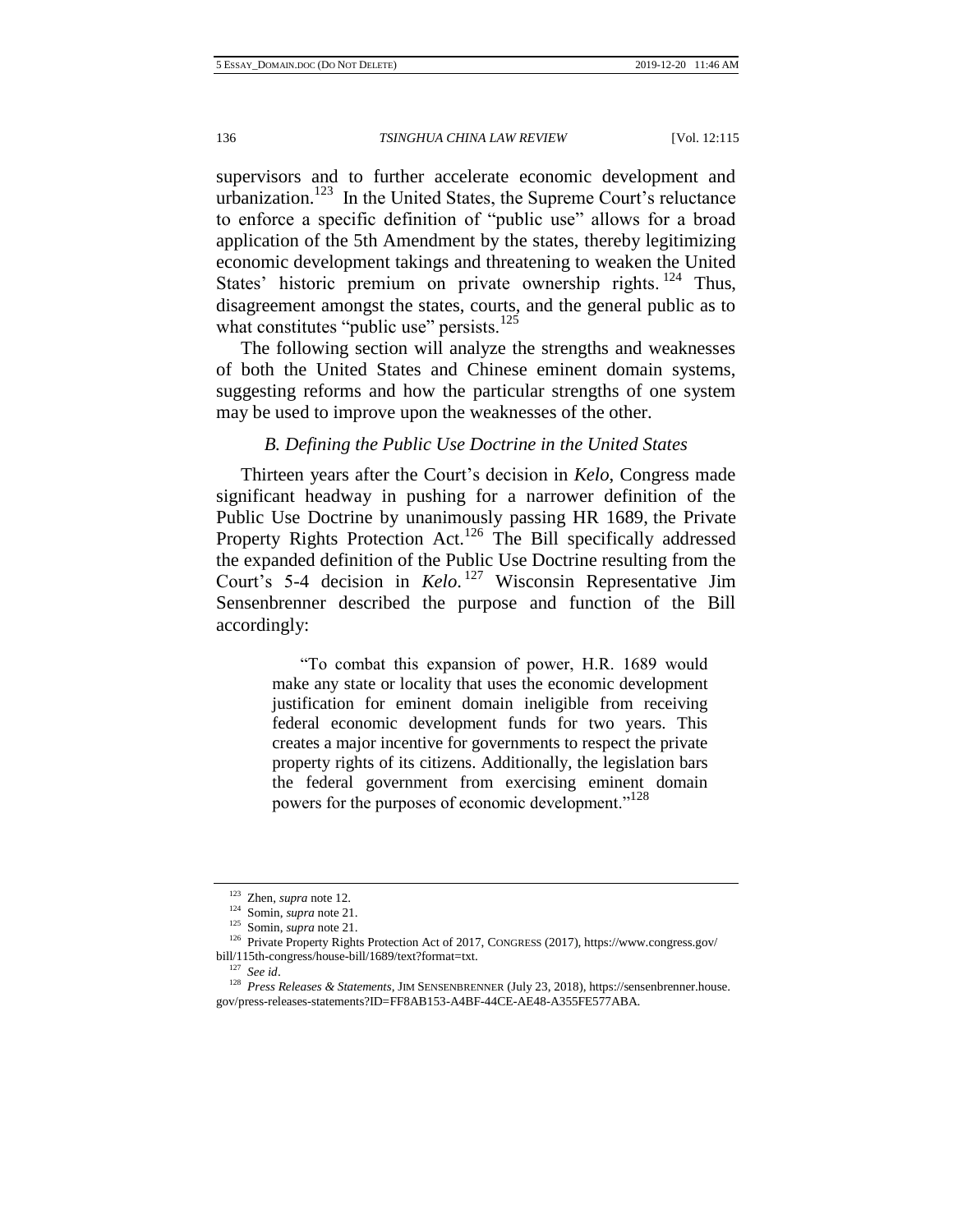Upon the Bill's passage, the United States Senate failed to act on it in a timely fashion – effectively killing H.R. 1689 and forcing Congress to start from scratch.<sup>129</sup> Moreover, experts in the field raise the following dilemma: even if the Senate were to approve the Bill, President Trump would unlikely sign it into law, considering his selfdeclared support for the current state of eminent domain laws in the United States. But, even if the Senate approved the Bill and the President signed it into law, would this version of immoderate eminent domain reform best suit the United States, in accordance with its guiding principles and virtues? $130$ 

By passing the Bill and essentially banning economic development takings, the government would be creating a path for private property rights to effectively usurp any value attached to economic and community development in the United States. A hardline stance – while beneficial to many lower-class property owners – overlooks the fact that economic development takings, in many cases, tend to bring forth considerable public benefits, such as an increase in jobs and tax revenues – which can eventually fund "public education, housing, and other government services, on which local residents, especially low-income residents, depend."<sup>131</sup> Thus, instead of effectively implementing an outright ban on economic development takings, Congress should instead focus on adopting an approach that balances the interests of the government and its citizenry.

An alternate, more balanced approach, allows for economic development takings, but with heightened standards, such as: (a) the project's likelihood of success (specified accordingly, and with milestones) within a given timeframe; (b) non-monetary costs associated with the particular takings, and; (c) whether the stated "public use" may be accomplished by other, less intrusive, and less costly means. Additionally, courts should forbid developers from changing the use of the condemned land after title is transferred; instead, courts should mandate that developers utilize the land for

<sup>&</sup>lt;sup>129</sup> Ed Morrissey, *Finally: House Unanimously Passes Response to Kelo*, HOT AIR (July 24, 2018), https://hotair.com/archives/2018/07/24/finally-house-unanimously-passes-response-kelo/.

<sup>130</sup> *See id*.

<sup>131</sup> Elizabeth F. Gallagher, *Breaking New Ground: Using Eminent Domain for Economic Development*, 73 FORDHAM L. REV. 1837, 1854-55 (2005).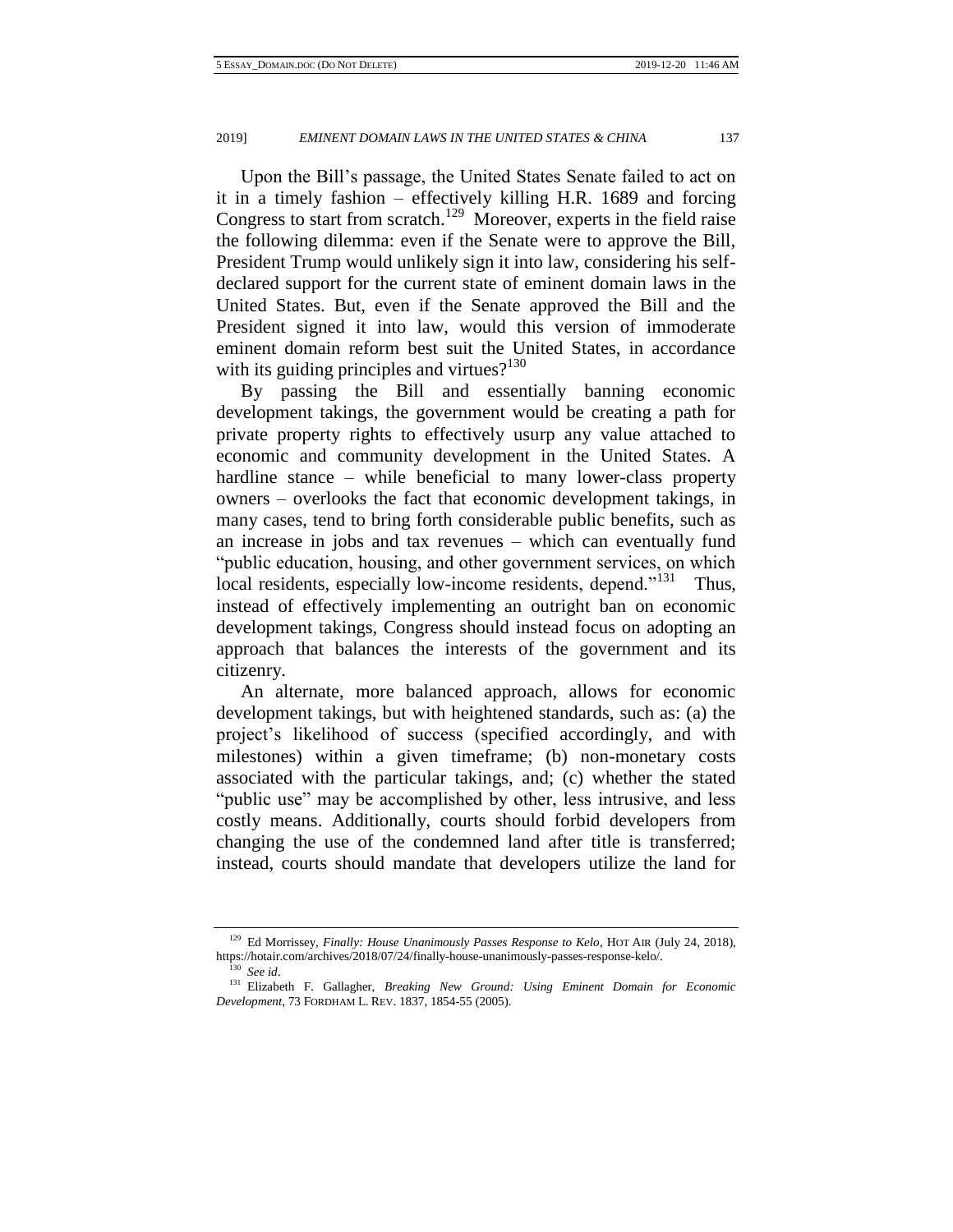said public use or an alternative public use – within a specified time frame – or otherwise forfeit their right to develop the land.

Under the current administration, Congress and the Senate are unlikely to adopt this, or any comparable reforms, into law. Moreover, the states are equally unlikely to adopt corresponding eminent domain laws; each state entertains unique issues and values, and state governments are unlikely to legislate accordingly. Thus, the onus falls directly on the Supreme Court to finally define the Public Use Doctrine.

## *C. Balancing Fairness & Efficacy in China*

The Chinese government, meanwhile, continues to obscure any and all constitutional limitations on eminent domain takings. The government's failure to enact any *meaningful* eminent domain reform between the late 1990s (when the government privatized urban land) and 2019 (with the most recent amendment to the Land Administration Law) evidences the Chinese government's ambivalence towards a rapidly growing, and frustrated urban middle class. In the face of growing civil unrest, it would behoove the government to finally *enforce* meaningful private ownership protections against illegal requisitions. The Chinese central government understands that keeping property owners content is crucial to maintaining social stability – especially in the face of mass protests and suicides.<sup>132</sup> Chinese lawmakers, government officials, and judiciary, therefore, stand at a critical juncture, having to balance the primary goals of the state with those of its populace.

As noted, the Chinese government's goal-oriented unwillingness to enforce its own property laws bespeaks the government's prioritization of accelerated economic development and urbanization over that of individual rights. Consequently, the question concerning how to best reform Chinese eminent domain laws does not lie in how to make the laws fairer, or just; rather, the appropriate inquiry is how to continue stimulating economic growth and urbanization in China in a manner *least intrusive* to individual property and due process rights.

Clearly, at this point, legal reforms in place intended to provide Chinese citizens with legal redress and due process rights in private

<sup>132</sup> *See* J.M., *supra* note 100.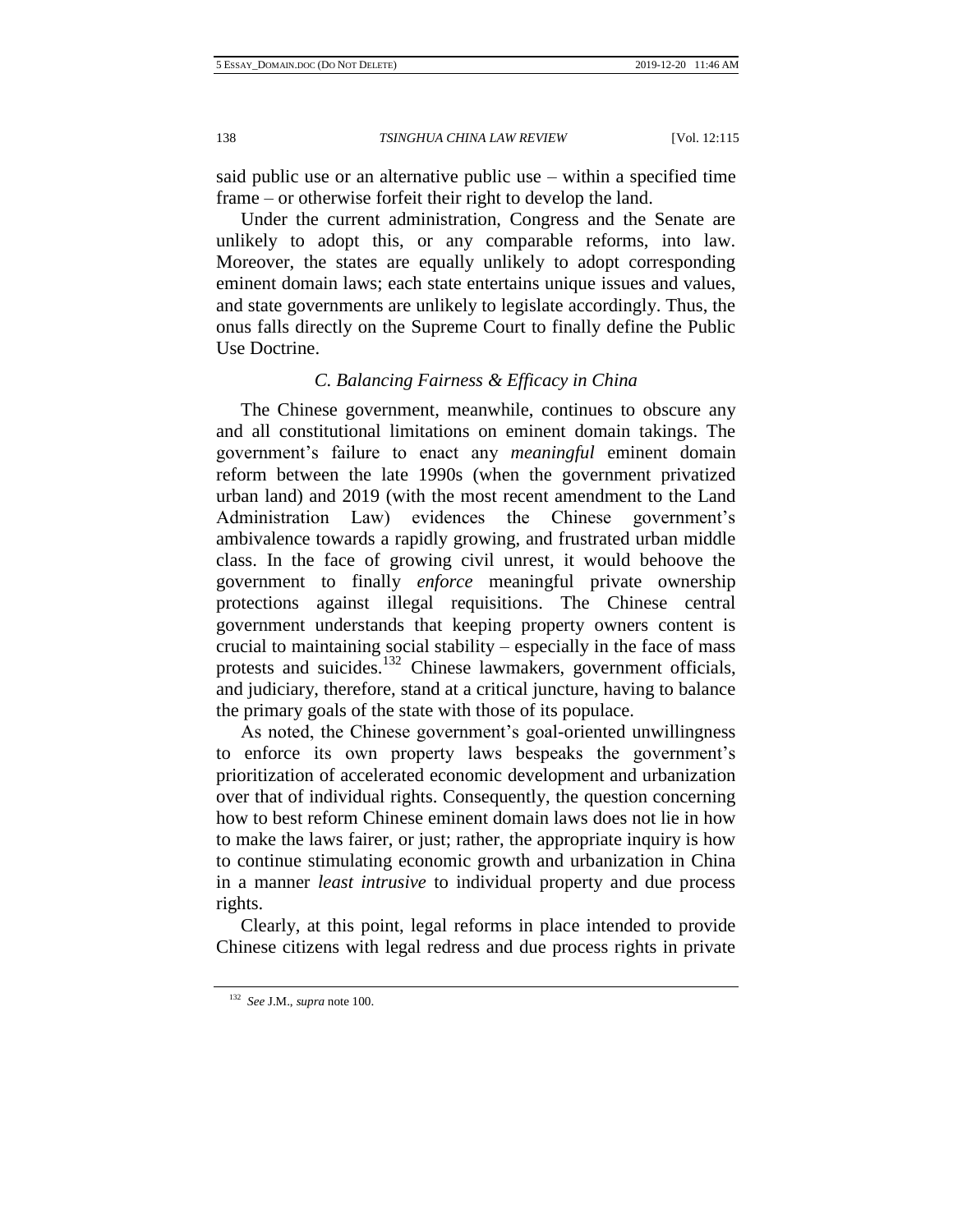land takings have proven ineffective thus far. Whether the most recent 2019 amendments to the Land Administration Law will prove meaningful and impactful remains uncertain and doubtful, especially when considering the results of prior land reform legislation intended to bring about change. Chinese central government officials must incentivize local government officials to behave lawfully. While a sudden shift in the government's attitude towards economic development takings is unlikely to result anytime soon, the Chinese government can act now in (a) reprimanding law-breaking officials, eviction/demolition crews, as well as developers who employ illegal tactics, and; (b) by amending the constitution's "compensation" standard – dictating an objective approach, more comparable to the United States' "just compensation" appraisal process.<sup>133</sup>

As it pertains to (a) the abolition of violence in eviction proceedings, the Chinese government must simply hold itself to a higher standard, and should hold local government officials and eviction squads accountable for the brutal violence that ensues during many eminent domain proceedings. If this issue persists, social stability may collapse – likely pinning the growing Chinese rural middle class against the local and central government officials.

The "compensation" standard, on the other hand, must both be reformed and refined by law, and through fairer practices, as to prevent the phrases "eminent domain" and "aggravated theft" from becoming synonymous with one another. "Fair market," however, is difficult to define, and an ongoing problem in Chinese eminent domain proceedings; the resolution of that issue, specifically, is beyond the purview of this paper.

Issues of substantial and procedural due process violations, or that of an exceedingly broad government reading and application of "public interest," does not arise in the aforementioned list of suggestions, which is not to say that these issues are unworthy of addressing or reforming. Ideally, the Chinese government will heed the new guidelines outlined in the 2019 version of the Land Administration Law, and local government officials will proceed with requisitions appropriately. However, in light of the premium

<sup>&</sup>lt;sup>133</sup> As noted earlier in this paper, the Chinese real estate market is relatively immature, and finding accurate market information can be rather difficult. Going forward, the Chinese central government may be able to ameliorate this issue, to an extent, by either creating, or utilizing/deploying an appraisal platform run by a neutral, third party service – comparable to *Zillow* in the United States.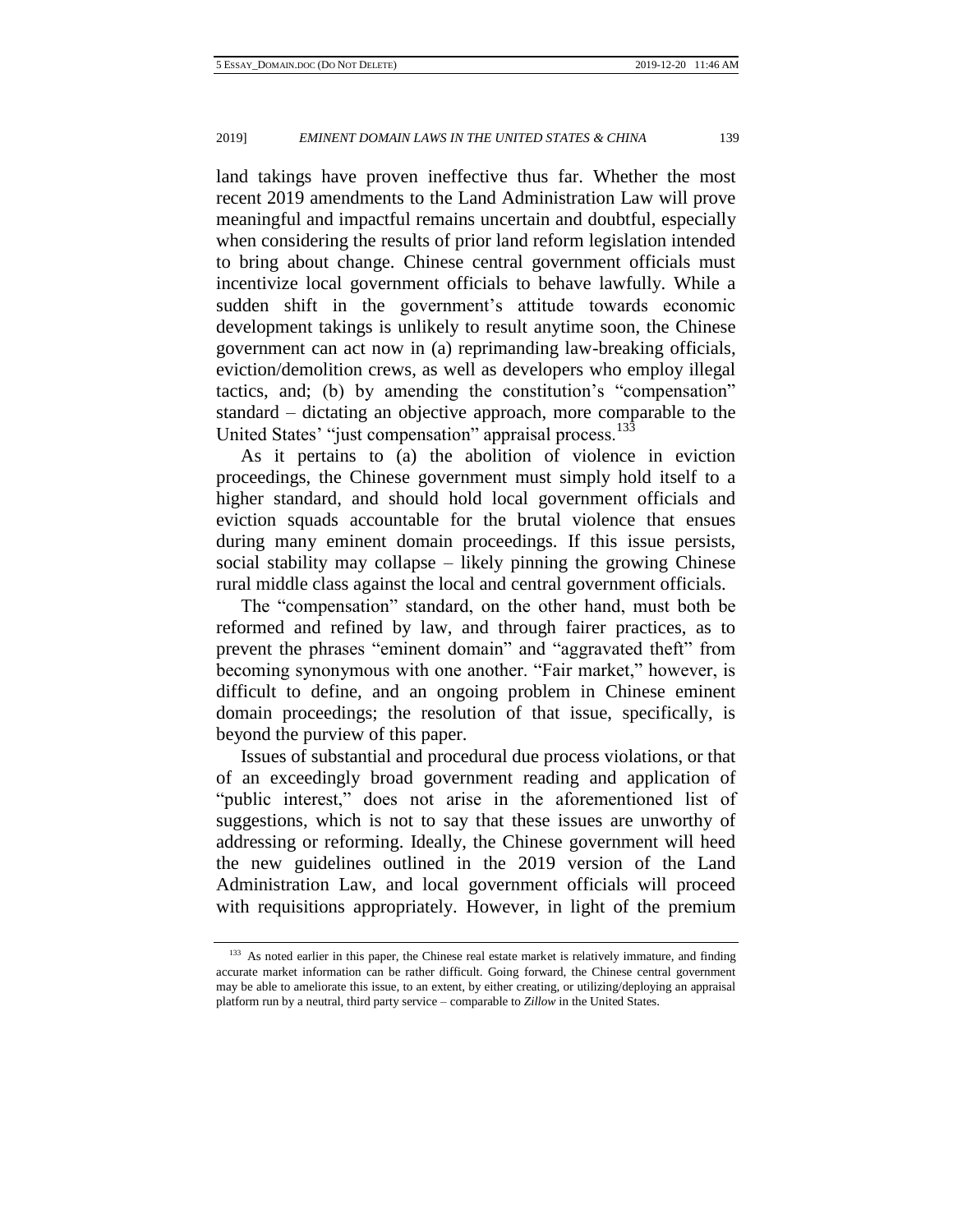that the Chinese government places on accelerated economic development and urbanization, the suggested reforms in this paper target short-term policy and procedural recommendations that the government will realistically enforce while still being able to utilize private land requisitions as a primary means of achieving fasttracked economic growth (specifically as determined by GDP) – the Chinese government's primary objective.

## VIII. CONCLUSION

Worlds-apart culturally and ideologically, the United States and China find themselves similarly situated. In particular, economic development takings have become increasingly prevalent in both systems, as top courts and government officials continue to broaden the scope of "public use" and "public interest," in practice. Additionally, Chinese citizens grapple with issues of inadequate compensation, and an overall lack of procedural and substantive due process (in practice), through which they would otherwise be able to address the illegality of economic development takings, unfair compensation, and violent eviction proceedings.

In the United States, the Supreme Court defers its power to determine the scope of "public interest" to the legislative branch, while in China, local government officials effectively bypass any written eminent domain laws or constitutional restraints – unchecked by a weak judiciary and emboldened by their central government superiors to hasten economic growth and development, at seemingly all social costs.

Therefore, eminent domain reform is sorely needed in both nations, although to varying extents. In the United States, the Supreme Court would ideally provide a definite, unambiguous definition for the Public Use Doctrine – narrowing the precedent set by *Kelo*, and limiting the practice of economic development takings. In China, the government's broad interpretation of "public interest" in the context of eminent domain proceedings has normalized economic development takings – as a result, rural citizens often fall victim to a variety of illegal and unconstitutional eminent domain abuses, most often at the hands of local government officials and thuggish eviction squads. Thus, because those carrying out laws are openly encouraged to disobey them, it seems as though the only effective reform in Chinese eminent domain practices can